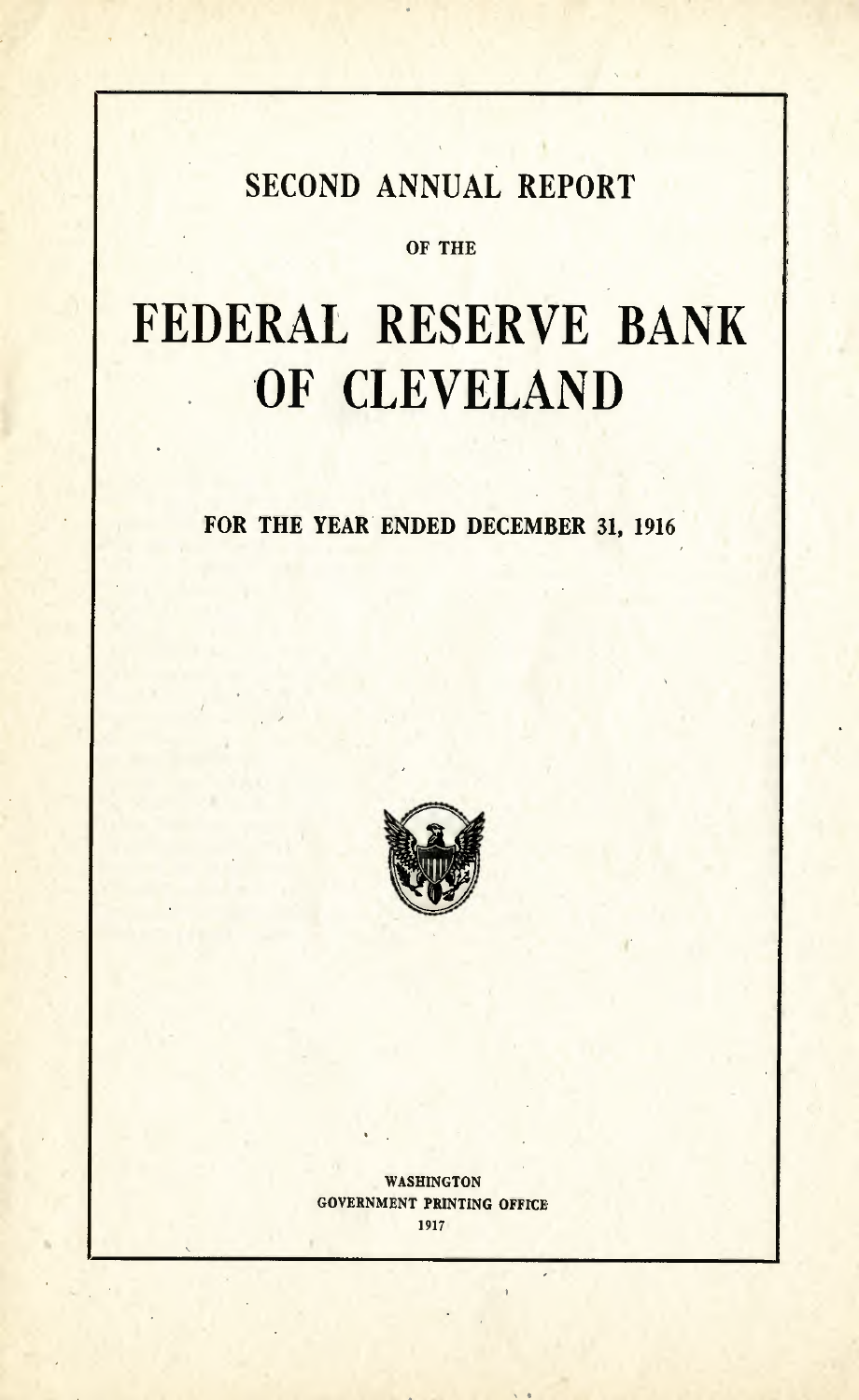### **TABLE OF CONTENTS.**

| Page.           |
|-----------------|
| 5               |
| 5               |
| 6               |
|                 |
| 8               |
| 9               |
| 9               |
| 10              |
| 11              |
| 12              |
| 12              |
| 13              |
| 13              |
| 15              |
| 15              |
| 16              |
| 17              |
| 19 <sub>1</sub> |
| 20              |
| 21              |
| 21              |
| 21              |
|                 |

3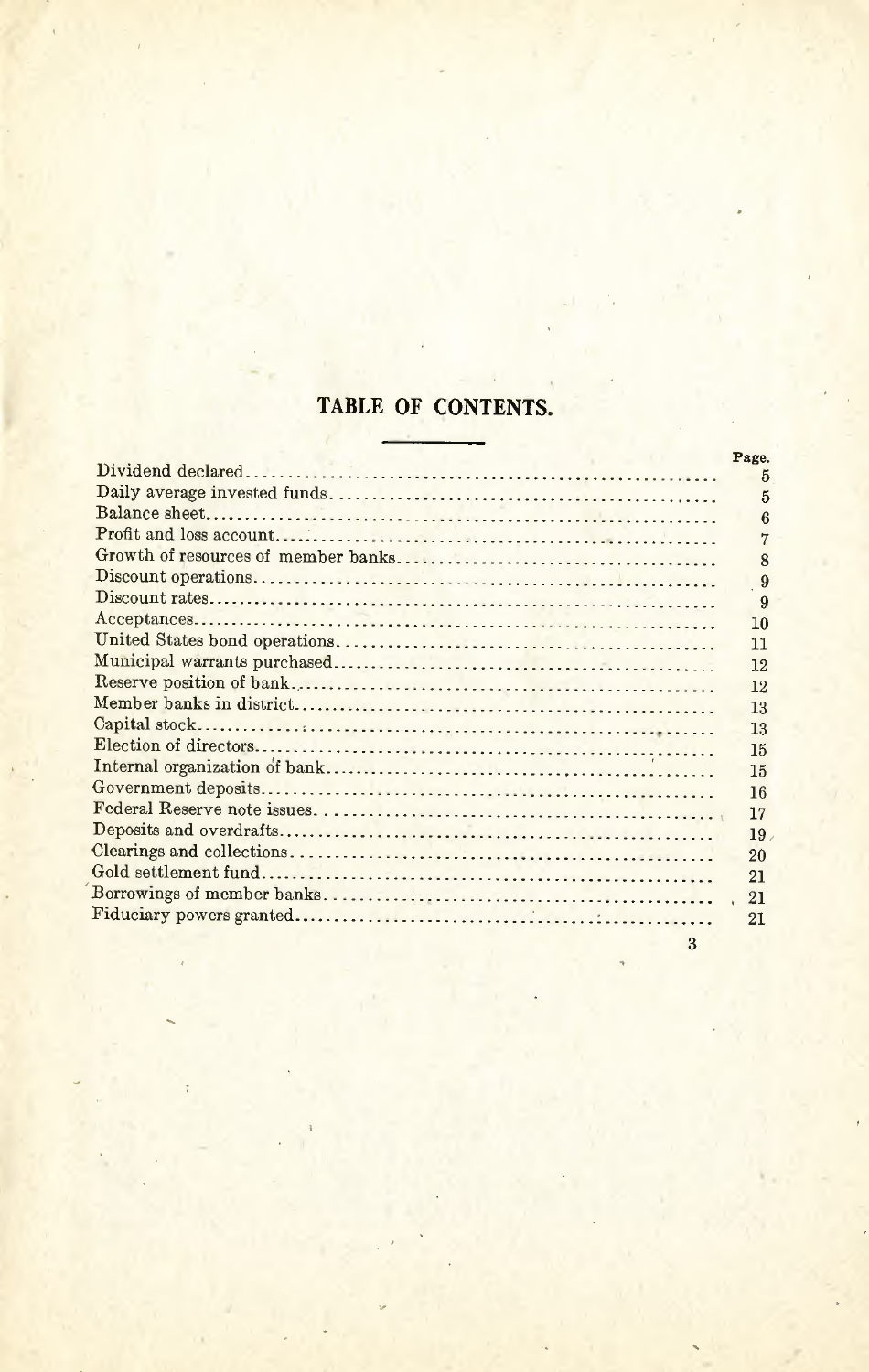## **SECOND ANN VAL REPORT OF THE FEDERAL RESERVE BANK OF CLEVELAND.**

D. C. WILLS, Chairman and Federal Reserve Agent.

It was to be expected that the Federal Reserve Bank of Cleveland from an earning standpoint would make a much improved showing in its operations for 1916 over 1915. The increase in revenue, however, did not come through rediscounting for member banks, but from the reserve bank's open market transactions and from purchases, conversions, and sales of United States notes and bonds. The net earnings for 1916 were sufficient to permit the charging off of the entire item of organization expense which appeared in the statement of December 31, 1915, and of all furniture and other fixtures except vault equipment and mechanical equipment which are being amortized.

On December 2 there was declared an initial dividend of 6 per cent per annum for the period to June 30, 1915. This dividend, amounting to \$143,236.51, was credited to the accounts of member banks December 30, 1916, with previous advice, in order to give them the opportunity of entering the dividend in their own earnings for the current year.

On December 31, 1915, the bank had 110 per cent of its capital in revenue-producing assets. At the close of 1916 this percentage had risen to 363 per cent, the daily average in 1916 being 246 per cent.

The following table shows the daily average of invested funds, earnings from investments, and rates of earnings for each month during the year:

|                                                                                                                                | Bills dis-<br>counted.<br>members.                                                                                                                                                          | <b>Bills</b> bought<br>in open<br>market.                                                                                                                                                                      | Municipal<br>warrants.                                                                                                                                                                                           | <b>United States</b><br>bonds.                                                                                                                                                                                  | Total in-<br>vested<br>funds.                                                                                                                                                                                                       |
|--------------------------------------------------------------------------------------------------------------------------------|---------------------------------------------------------------------------------------------------------------------------------------------------------------------------------------------|----------------------------------------------------------------------------------------------------------------------------------------------------------------------------------------------------------------|------------------------------------------------------------------------------------------------------------------------------------------------------------------------------------------------------------------|-----------------------------------------------------------------------------------------------------------------------------------------------------------------------------------------------------------------|-------------------------------------------------------------------------------------------------------------------------------------------------------------------------------------------------------------------------------------|
| 1916<br>January<br>February<br>March<br>April<br>May<br>June<br>July<br>August<br>September<br>October<br>November<br>December | \$414,537.89<br>272, 072. 70<br>253, 643. 25<br>436, 402.00<br>284, 497.00<br>277, 443.55<br>419, 584, 00<br>282, 083. 70<br>597, 913, 07<br>370, 686. 10<br>271, 772, 87<br>1, 205, 755.34 | \$981, 173.58<br>976, 360.05<br>1, 121, 930.04<br>1,688,989.00<br>2, 613, 246, 00<br>4, 400, 822, 83<br>6, 595, 523, 00<br>7,051,901.80<br>7, 284, 566, 60<br>6, 695, 266.52<br>6, 884, 224.51<br>9,589,687.29 | \$2,816,477.61<br>2, 954, 676, 86<br>3, 852, 506.19<br>4,869,198.00<br>5, 486, 443.00<br>4,509,667.00<br>4,781,391,00<br>4, 597, 141.96<br>2, 780, 179. 64<br>4, 218, 861, 06<br>3,680,377.16<br>2, 712, 953, 35 | \$2,501,300.00<br>3, 389, 862.07<br>3,993,613.00<br>4, 180, 767, 00<br>6,166,642.00<br>6, 614, 333, 00<br>6, 653, 358, 00<br>6, 375, 258, 06<br>6,798,550.00<br>6,878,430.96<br>6,739,200,00<br>7, 959, 820, 84 | \$6,713,489.08<br>7,592,971.68<br>9, 221, 692, 48<br>11, 175, 356, 00<br>14, 550, 828, 00<br>15, 802, 266.38<br>18, 449, 856, 00<br>18, 306, 385, 52<br>17, 461, 209.31<br>18, 163, 244, 64<br>17, 575, 574, 54<br>21, 468, 216, 82 |

*Daily average invested funds.*

5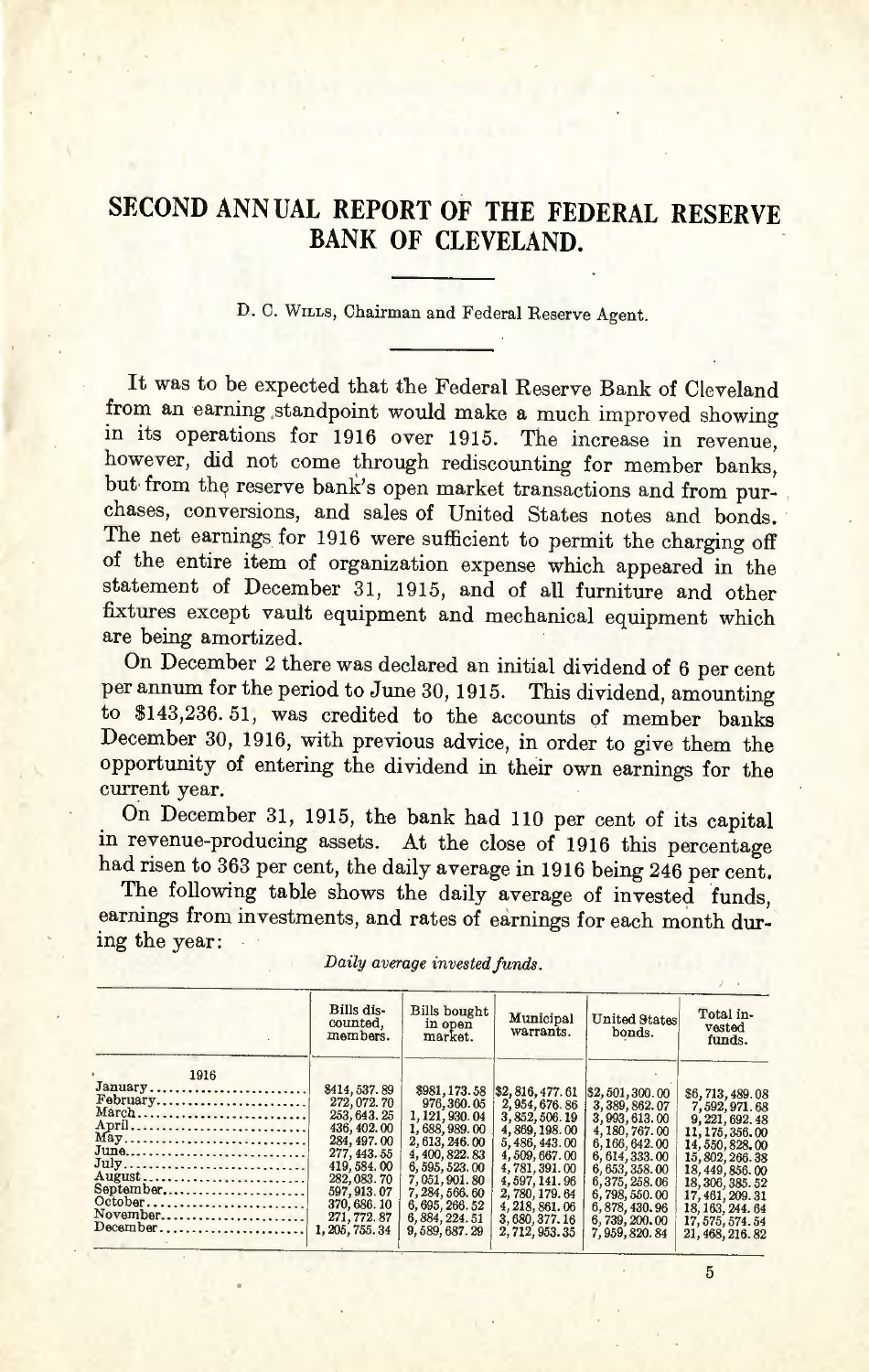|                                            | Earnings.                                                               | Average<br>rate on<br>invested<br>funds.  |                                                                                     | Earnings.                                  | Average<br>rate on<br>invested<br>funds. |
|--------------------------------------------|-------------------------------------------------------------------------|-------------------------------------------|-------------------------------------------------------------------------------------|--------------------------------------------|------------------------------------------|
| January<br>April                           | \$15,721.61<br>16,869.29<br>20, 413. 73<br>23, 300, 29                  | Per cent.<br>2.76<br>2.71<br>2.62<br>2.53 | $October \dots \dots \dots \dots \dots$<br>November<br>$December \dots \dots \dots$ | \$44,904.20<br>40,091.23<br>51, 124, 91    | Per cent.<br>2.74<br>2.72<br>2.75        |
| May<br>June<br>July<br>August<br>September | 29, 821, 61<br>31, 959, 46<br>39, 826, 01<br>40, 260, 69<br>37, 634, 77 | 2.44<br>2.48<br>2.55<br>2.60<br>2.63      | Profits realized on United<br>States notes and bonds.<br>$Total$                    | 391, 927.80<br>37, 228, 53<br>429, 156. 33 |                                          |

*Daily average invested funds-Continued.*

#### RECAPITULATION.

|                                    | \$425, 175.75                                         |
|------------------------------------|-------------------------------------------------------|
|                                    |                                                       |
|                                    | 4, 672, 647, 68<br>3, 943, 462, 52<br>5, 692, 548, 42 |
|                                    |                                                       |
|                                    |                                                       |
|                                    |                                                       |
|                                    |                                                       |
| Volume of business handled:        |                                                       |
|                                    |                                                       |
|                                    |                                                       |
|                                    |                                                       |
|                                    |                                                       |
|                                    |                                                       |
|                                    | Per cent.                                             |
| Average rate of earnings for year: | 4.25                                                  |
|                                    |                                                       |
|                                    | 2.29                                                  |
|                                    | 2.97                                                  |
|                                    | 2.54                                                  |
|                                    | 2.63                                                  |
|                                    |                                                       |
|                                    | \$18,064.41                                           |
|                                    |                                                       |
|                                    | 106, 993. 11                                          |
|                                    | 116, 925, 13                                          |
|                                    | 144, 843, 65                                          |
|                                    |                                                       |
|                                    |                                                       |
|                                    | 386, 826, 30                                          |
| Other earnings:                    |                                                       |
|                                    | 1,779.47                                              |
|                                    |                                                       |
|                                    | 3, 322.03<br>37, 228, 53                              |
|                                    |                                                       |
|                                    | 429, 156, 33                                          |
|                                    |                                                       |
|                                    | 7.17                                                  |

The following is a comparative balance sheet as at the close of business December 31 and 30, 1915 and 1916:

|                                                                                                                    |                                  | 1915                      |                                    | 1916                        |
|--------------------------------------------------------------------------------------------------------------------|----------------------------------|---------------------------|------------------------------------|-----------------------------|
| RESOURCES.                                                                                                         |                                  |                           |                                    |                             |
| Bills discounted for members<br>Bills discounted, bankers' acceptances<br>Investments-short-time municipal obliga- | \$527,762.01<br>803, 724, 54     |                           | \$1,006,773.50<br>10, 153, 694. 75 |                             |
| United States bonds                                                                                                | 2, 846, 067.50<br>2, 357, 000.00 |                           | 2, 684, 589, 64<br>7,979,460.00    |                             |
| Premium and accrued interest on United                                                                             |                                  | \$6, 534, 554, 05         |                                    | \$21, 824, 517, 89          |
| States bonds<br>Cost of unissued Federal Reserve notes                                                             |                                  | 103, 808. 13              |                                    | 297, 660, 08<br>39, 544, 25 |
| Furniture, vault and other equipment                                                                               |                                  | 42, 757.61<br>20, 187, 08 |                                    | 20, 163, 92                 |
| Expenses paid in advance                                                                                           | 55, 774.48<br>6,486.36           |                           |                                    | 934.76                      |
|                                                                                                                    |                                  | 62, 260, 84               |                                    |                             |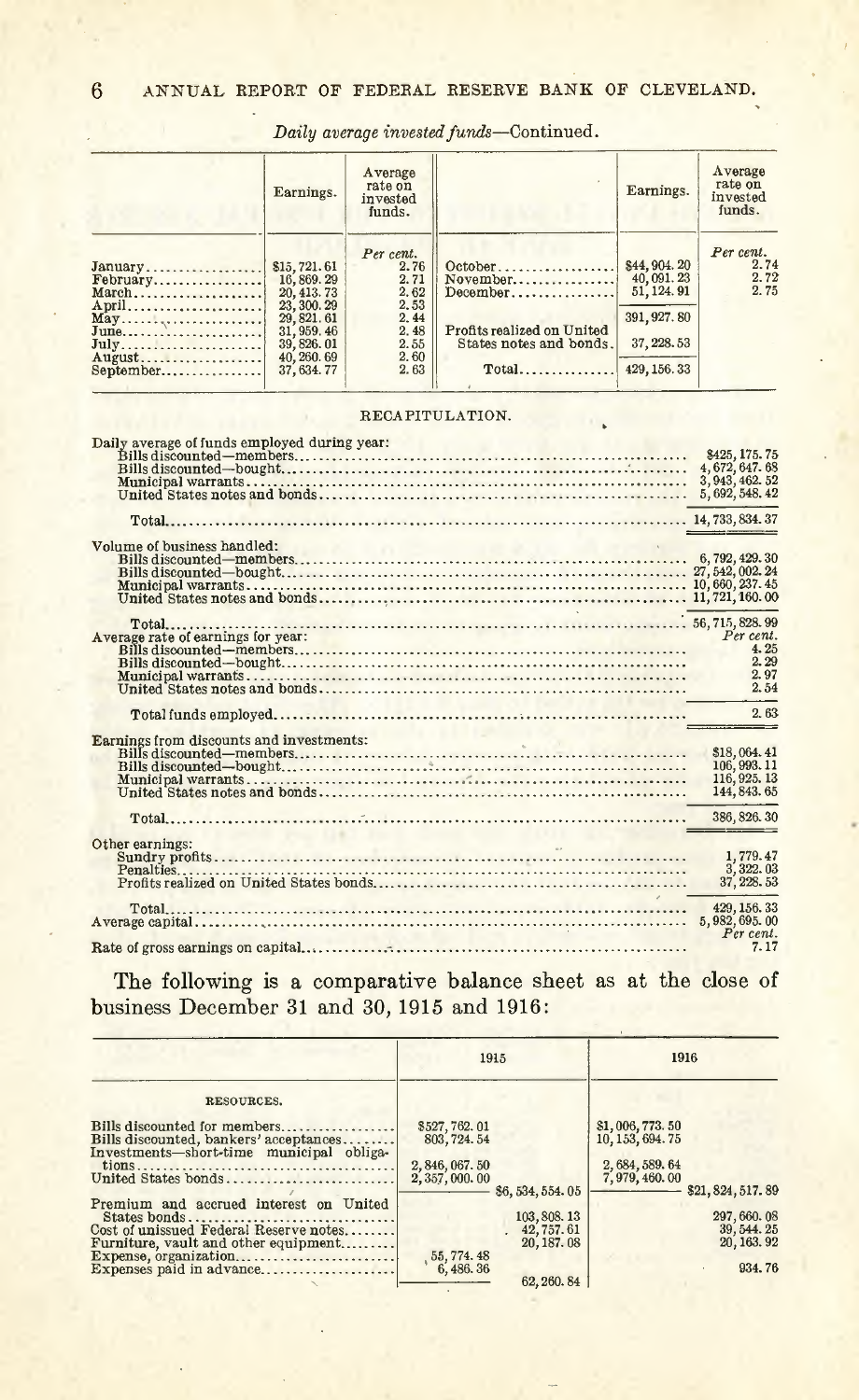|                                                                                                                                           | 1915                                                             | 1916                                                                                                    |
|-------------------------------------------------------------------------------------------------------------------------------------------|------------------------------------------------------------------|---------------------------------------------------------------------------------------------------------|
| RESOURCES-continued.                                                                                                                      |                                                                  |                                                                                                         |
| Due from other Federal Reserve Banks, net<br>Deferred debits<br>Gold settlement fund, Washington  11, 042, 000.00<br>Gold redemption fund | \$2, 101, 321.01                                                 | \$3,657,895.98<br>129, 610. 22<br>10, 417, 595, 49<br>\$15,761,382.50<br>16, 953, 000. 00<br>42, 250.00 |
| Legal-tender notes and silver certificates<br>Federal Reserve notes on hand<br>Other resources                                            | 20, 635, 320.00<br>1, 206, 352, 00<br>271, 405, 00<br>110,082.85 | 32, 756, 632. 50<br>484, 417.00<br>588, 935.00<br>91, 816, 77<br>140,000.00<br>28, 554. 65              |
|                                                                                                                                           | 31, 088, 048.57                                                  | 70, 478, 278, 51                                                                                        |
| LIABILITIES.                                                                                                                              |                                                                  |                                                                                                         |
|                                                                                                                                           | 5, 941, 150.00                                                   | 6,021,800.00<br>94, 797.44                                                                              |
| Unearned interest and discount                                                                                                            | 21, 337. 34                                                      | 37, 978, 59<br>974, 809.73                                                                              |
| Due to member banks (reserve account)                                                                                                     |                                                                  | 54, 586, 226, 61                                                                                        |
| Other liabilities                                                                                                                         | 4,385.85                                                         | 8, 759, 174. 62<br>3, 491, 52                                                                           |
|                                                                                                                                           | 31, 088, 048, 57                                                 | 70, 478, 278, 51                                                                                        |
| Federal Reserve notes outstanding<br>Gold deposited with or to the credit of the Fed-                                                     | 11,000,000.00                                                    | 10, 832, 305, 00                                                                                        |
| eral Reserve Agent                                                                                                                        | 11,000,000.00                                                    | $\begin{array}{r} 10,832,305.00 \\ 35 \quad \% = 17,482,104.85 \end{array}$                             |
| Reserve required<br>Reserve carried                                                                                                       | 35 $\% = 8,056,961.16$<br>94.8%=21,845,777.65                    | $66.6\% = 33,282,180.80$                                                                                |
| Excess reserve                                                                                                                            | $59.8\% = 13,788,816.49$                                         | $31.6\% = 15,800,075.95$                                                                                |

The following is a detailed comparative statement of profit and loss account for the years 1915 and 1916:

|  |  |  | Profit and loss account. |
|--|--|--|--------------------------|
|--|--|--|--------------------------|

|                | 1915         | 1916                       |
|----------------|--------------|----------------------------|
| Earnings from- |              |                            |
|                | \$31,632.35  | \$18,064.41                |
|                | 11, 281, 48  | 106, 993. 11               |
|                | 55, 971, 66  | 116, 925. 13               |
|                | 15, 515, 86  |                            |
|                | 823.88       | 144, 843. 65<br>5, 101. 50 |
|                |              | .                          |
|                |              | 37, 228, 53                |
|                | 170, 999, 71 | 429, 156. 33               |
| Expenses:      |              |                            |
|                | 123, 197. 63 | 185, 251.94                |
|                | 9,014.25     | 5,870.44                   |
|                |              | $37,377.56$                |
|                |              |                            |
|                |              |                            |
|                |              | 94, 797, 44                |
|                | 170, 999. 71 | 429, 156. 33               |

Percentage of net earnings to average capital 3.98 per cent.

The record of business and banking in district No. 4 for the year again proves the self-contained character of the district. The industries of the district not only were large beneficiaries of foreign orders, but shared in an enormous amount the domestic prosperity in such industries as steel, glass, rubber, petroleum, coal, electrical goods, automobiles, etc. Its rail, river, and lake transportation was taxed beyond capacity. Its agricultural products of corn, wheat,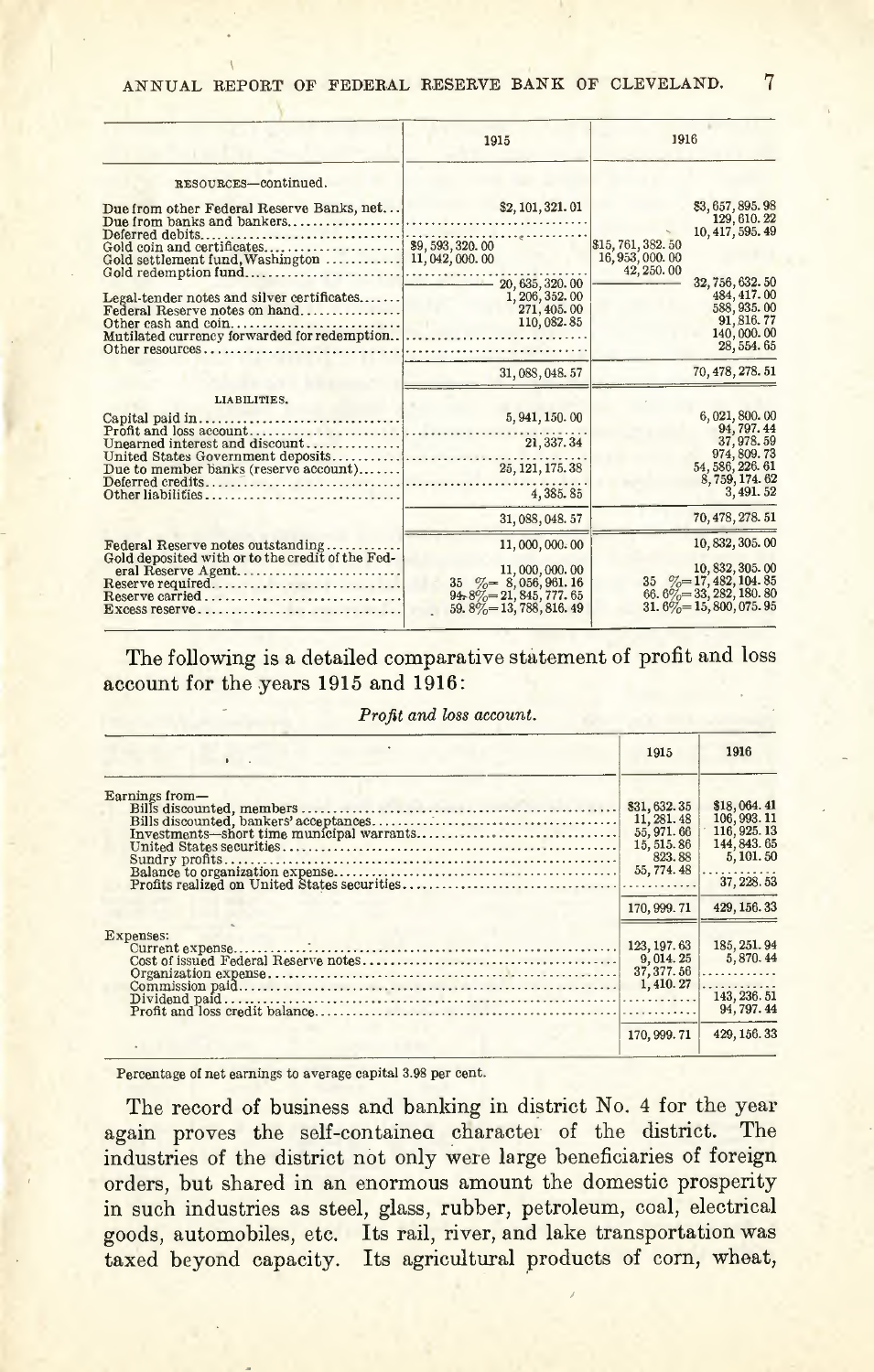oats, tobacco, sugar beets, hemp, etc., brought funds into the country banks in unprecedented amounts. Labor has been attracted to the district by the continuous advance of wages already high. In the steel and coal industries the available supply of labor has been insufficient and men by the thousands have been brought from other parts of the country, principally from the South, This remarkable situation has reflected itself in a number of directions. Trade of all kinds reports record figures, Statistics of traction travel, amusements and hotels furnish an added evidence of purchasing power of the people and their willingness to use it. Naturally the banks of the district have participated in this increase of the district's wealth and in its wide distribution: Savings banks and banks conducting savings departments' report record totals of deposits, and record figures in the number of new accounts opened. The nation-wide thrift campaign has also stimulated savings in this period of increased earning power.

The following tables show the growth of resources during the year of the member banks, also comparative figures of deposits in State institutions as well as member banks in our three large centers. In the four reserve cities of this district clearings show an increase for the year of 36,5 per cent,

|           | Nov. 17, 1916. Nov. 10, 1915.  |                                |  |
|-----------|--------------------------------|--------------------------------|--|
| Deposits: |                                |                                |  |
|           | 930, 705, 126<br>235, 112, 452 | 714, 122, 364<br>170, 171, 543 |  |

*Comparison of deposits of the national banks in the three largest cities in district No.4.*

| Nov. 17, 1916. Nov. 10, 1915.                     |                                                           |
|---------------------------------------------------|-----------------------------------------------------------|
| $$97, 410, 620$<br>146, 408, 910<br>315, 130, 151 | <b>\$81, 512, 677<br/>102, 884, 342<br/>223, 736, 095</b> |
| 558, 949, 681                                     | 408.133.114                                               |

*Comparison of deposits of the State banks and trust companies in the three largest cities in . district No.4.*

|       | State banks.   |         | Trust companies.                                                                                                                                           |                                                  |
|-------|----------------|---------|------------------------------------------------------------------------------------------------------------------------------------------------------------|--------------------------------------------------|
| City. | Date.          | Amount. | Date.                                                                                                                                                      | Amount.                                          |
|       | Sept. 30, 1916 |         | $\left[\begin{array}{c c} 374, 296, 267 & \text{Sept. } 25, 1915 \\ 322, 120, 966 & \dots & \text{doc.} \end{array}\right]$<br>277, 588, 040 Nov. 11, 1915 | \$66, 439, 542<br>258, 190, 273<br>234, 108, 945 |
|       |                |         | $674,005,273$                                                                                                                                              | 558, 738, 760                                    |

Investment houses found a ready market for their securities within the district.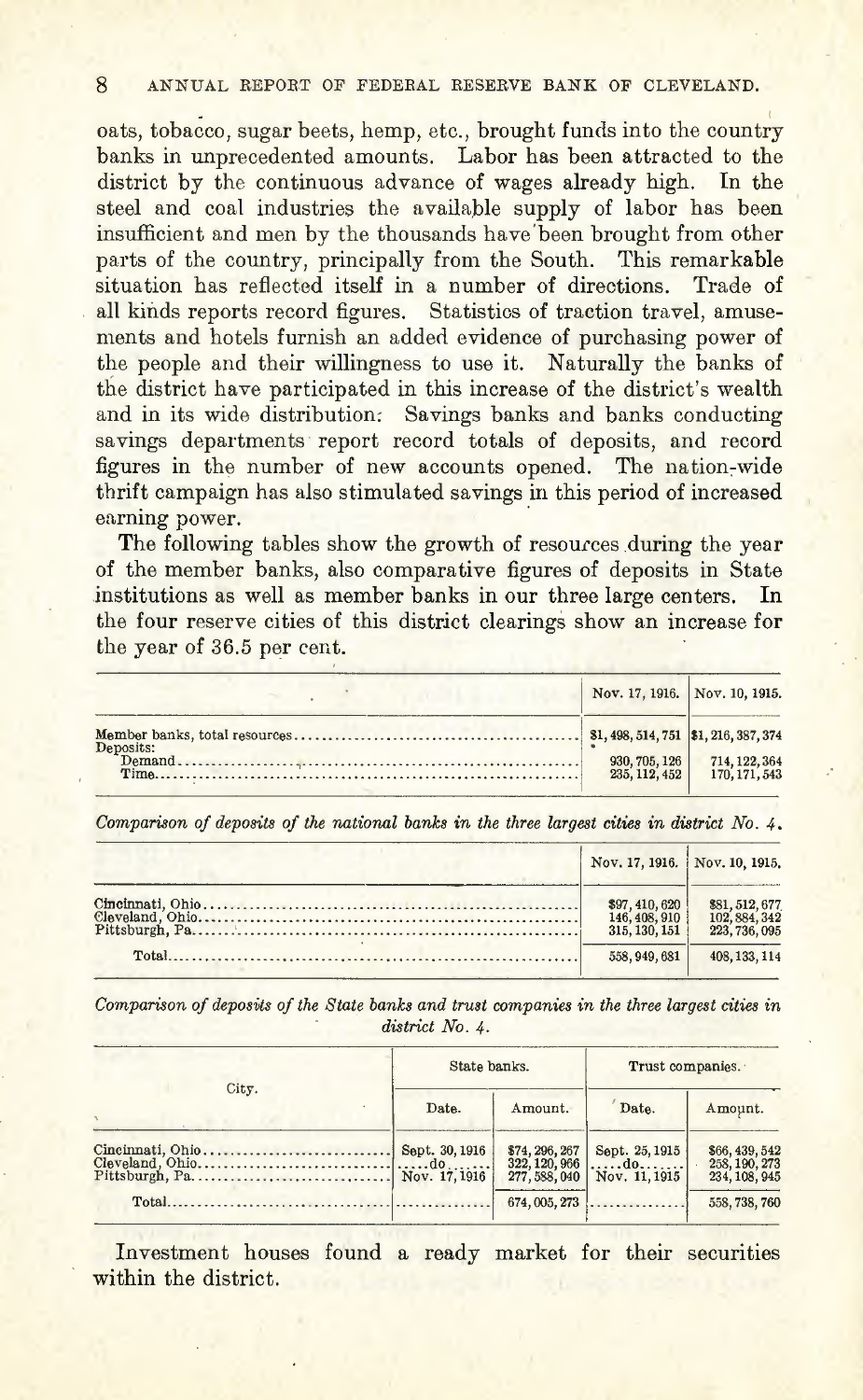Generally the banks, member and nonmember, of this district have had on hand funds available for loaning in excess of the demands. upon them, and there has been but slight demand for rediscounts. during the year. Partial failure of crops in some counties, a shifting of public deposits in some communities, or other causes have led to. sporadic demand for more funds than could be supplied locally. but in nearly every instance this demand has been short lived.

The following table shows the operations of the bank in rediscounts for member banks during the year, classifying the loans made as to kinds and maturities:

*Operations in discounts and investmants department, year* 1916.

| Bills discounted-members:         |                   |
|-----------------------------------|-------------------|
| Commercial and agricultural paper | \$4, 232, 244, 04 |
|                                   | 175, 185, 26      |
| Member bank collateral notes      | 2, 385, 000, 00   |
|                                   | 6, 792, 429. 30   |
|                                   | 4.25              |
| Classification by maturities:     |                   |
|                                   | \$2, 288, 100.00  |
|                                   | 3, 203, 600, 00   |
|                                   | 778, 100.00       |
|                                   | 376,000.00        |
|                                   | 146, 600, 00      |
|                                   | 6,792,400.00      |

The demand for money and rates of interest on loans throughout .the district has changed very slightly during the year and there has been no cause for serious modification of the rates of rediscount in force at the Federal Reserve Bank of Cleveland. The following table gives the rates at the beginning of the year, and the changes made from time to time: .

|           | Maturities.                                                   |                                                                    |                                                                            |                                         |                                         |            |                                                         |                                                                 |
|-----------|---------------------------------------------------------------|--------------------------------------------------------------------|----------------------------------------------------------------------------|-----------------------------------------|-----------------------------------------|------------|---------------------------------------------------------|-----------------------------------------------------------------|
|           | $10 \text{ days}$<br>and less.                                | 15 days<br>and less.                                               |                                                                            | Over<br>10 to<br>30 days,<br>inclusive. | Over<br>15 to<br>30 days.<br>inclusive. |            | Over<br>30 <sub>to</sub><br>60 days.<br>inclusive.      | Over<br>$60 \text{ to}$<br>90 days,<br>inclusive.               |
| In force: | $3\frac{1}{2}$<br>$3\frac{1}{2}$<br>$3\frac{1}{2}$            | .<br>.<br>$3\frac{1}{2}$<br>$3\frac{1}{2}$                         |                                                                            | 4<br>4<br>.                             | .                                       | $\ddot{4}$ | 4                                                       | 4444<br>$\frac{4\frac{1}{2}}{4\frac{1}{2}}$<br>$4\bar{4}$       |
|           | Agricul-<br>tural and<br>live stock<br>paper over<br>90 days. | Not over<br>30 days.                                               |                                                                            | days.                                   | Trade acceptances.<br>Over<br>30 to 60  |            | Over<br>60 to 90<br>days.                               | Open<br>market<br>purchases<br>of bankers'<br>accept-<br>ances. |
| In force: |                                                               | $\overline{5}$<br>$\frac{5}{5}$<br>$\overline{5}$<br>$\frac{1}{2}$ | $\begin{smallmatrix} 3\frac{1}{2} \\ 3 \ 3 \\ 3 \\ 3 \\ \end{smallmatrix}$ |                                         | $3333$<br>$333$                         |            | $\overline{4}$<br>3 <sub>2</sub><br>$\overline{\bf{4}}$ | 2 to 4<br>2 to 4<br>2 to 4<br>2 to 4<br>2 to 4                  |

 $85718 - 17 - 2$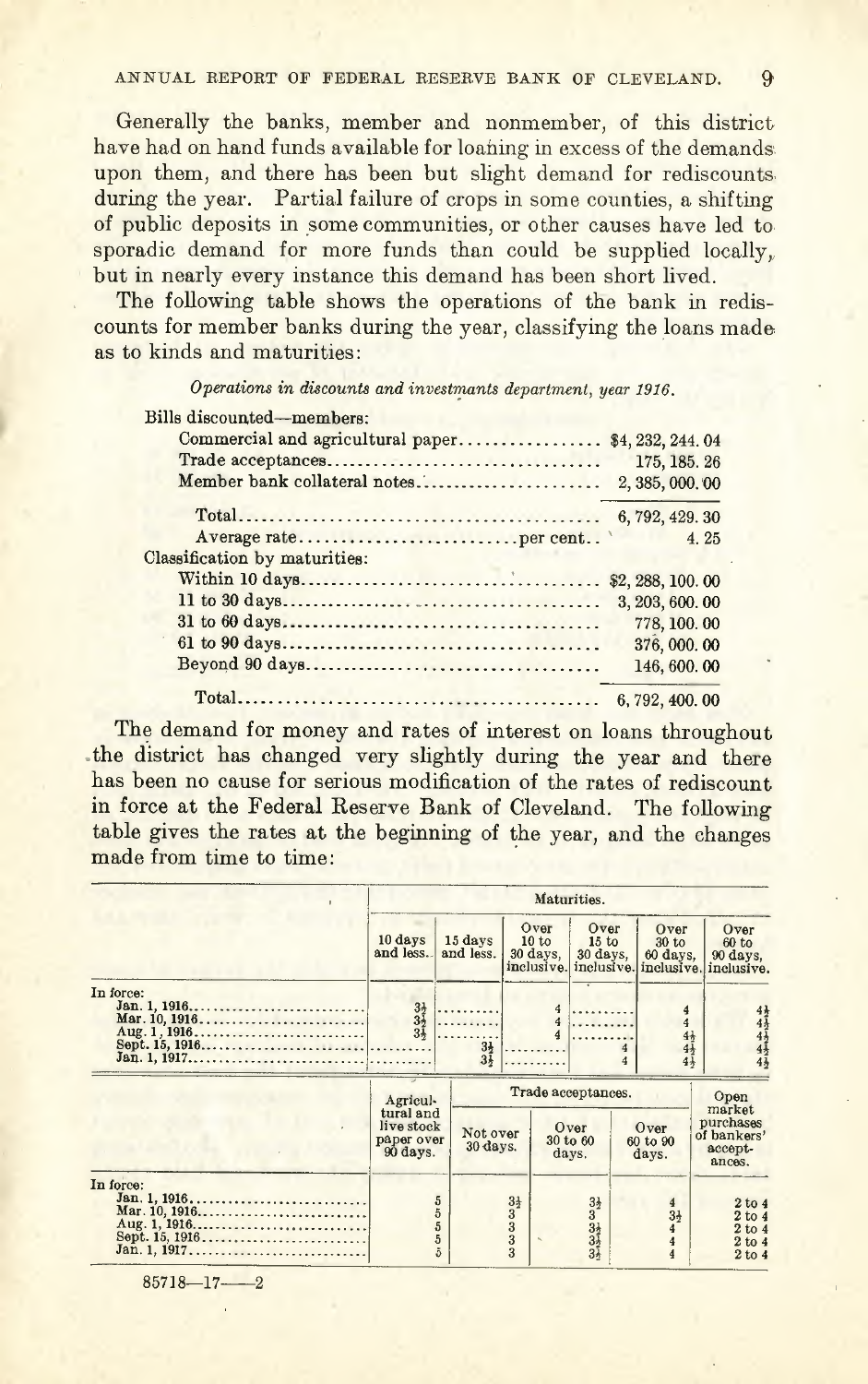Bankers' acceptances form a considerable portion of the earning assets of this bank. There is a comparatively small amount of such business originating in this district, and practically all of these acceptances purchased by the bank have been secured through the Federal Reserve Banks of Boston and New York.' At various times acceptances of three member banks of this district were held. The bank's officers have been constantly watchful of proper diversification of the acceptance lines purchased, both as to character of business and acceptors.

The following table succinctly shows the volume of business, classification by maturities, and character of acceptances dealt in during the year:

|                                                                                               | 304, 905.75                       |
|-----------------------------------------------------------------------------------------------|-----------------------------------|
|                                                                                               | 27, 542, 002, 24                  |
|                                                                                               | 2.29<br><b>Contract Executive</b> |
| Classification by maturities:<br>the control of the control of the                            |                                   |
|                                                                                               |                                   |
|                                                                                               | \$1,542,425.48                    |
|                                                                                               | 5,788,427.94                      |
| $61 \text{ days}$ to $3 \text{ months} \dots \dots \dots \dots \dots \dots \dots \dots \dots$ | 20, 211, 148.82                   |
| $Total \dots \dots \dots \dots \dots \dots \dots \dots \dots \dots \dots \dots \dots \dots$   | 27, 542, 002, 24                  |

*Bills bought in open market (acceptances).*

This bank has been especially active in seeking to introduce in industrial and commercial pursuits the use of trade acceptances in place of open book accounts. What is known as the Trade Accept-' ance Primer, called "Why accept," was compiled in this bank, and through our agency over 120,000 of these pamphlets were distributed in 40 cities located in 19.5tates. A great deal of progress has been made and inquiries are received daily, not only from this district but from all over the United States, concerning the methods and manner of introducing this desirable change in relations between seller and, buyer.

Statistics are not available at present covering the volume of trade acceptances now existing in the district.

While this bank has not been an active competitor in the general market for Government bonds the volume of dealings by the bank in these issues has been considerable throughout the year with substantial gain to the bank. The prices paid for bonds purchased have been maintained at a low average, and the cost of securities owned is less by a good margin than the present market price. The following table shows the bonds purchased during the year and held at the close of the year.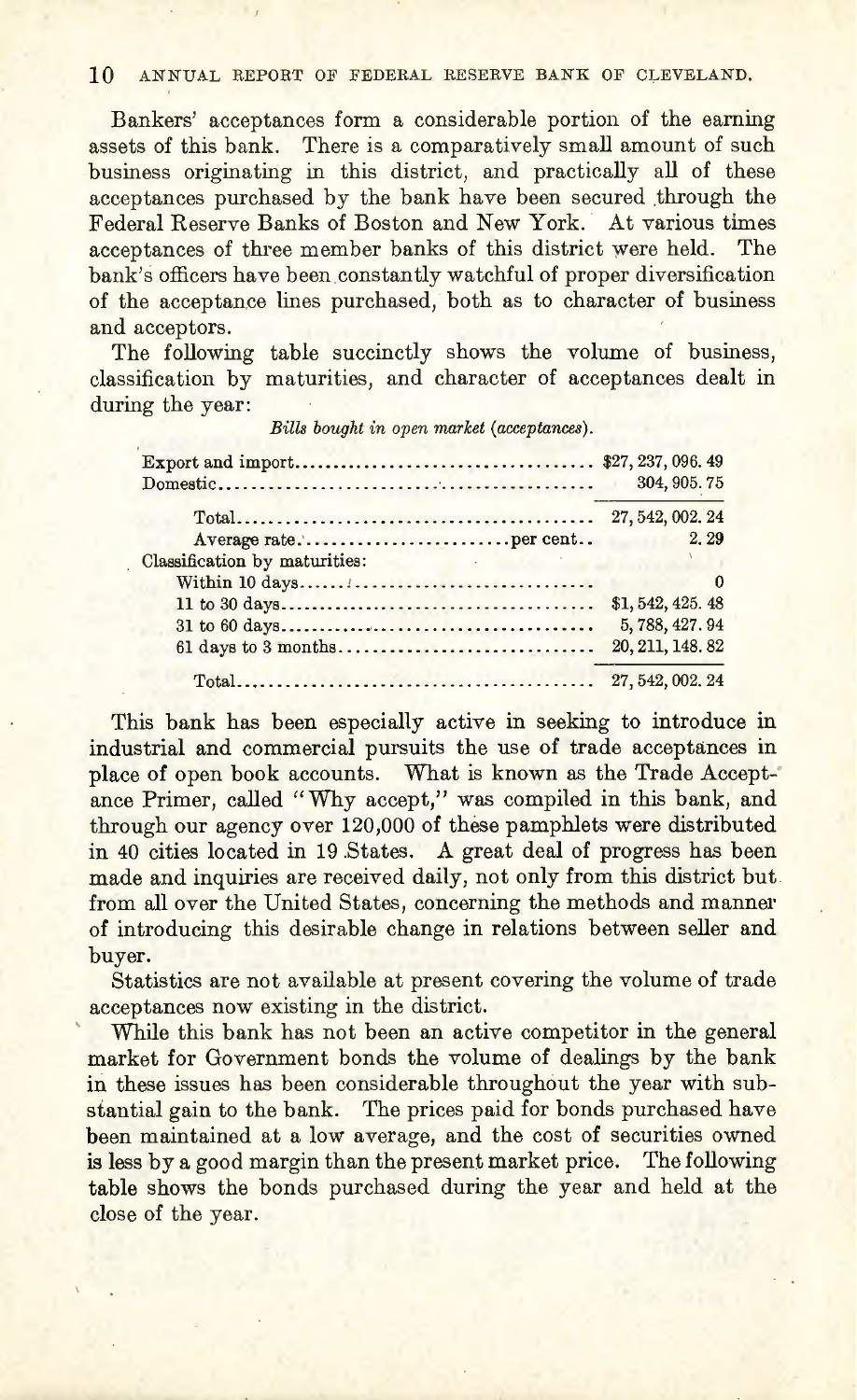*United States note and bond operations.*

| Purchased. | Held Dec.<br>31, 1916.                                                      |
|------------|-----------------------------------------------------------------------------|
|            | \$903,900<br>1,500,000<br>2,586,560<br>$\frac{1,800}{2,369,200}$<br>618,000 |
| 8,403,160  | 7.979.460                                                                   |

Average rate of earnings on United States notes and bonds, 2.54 per cent.

During the year the bank, in accordance with section 24 of the Federal Reserve Act, has converted United States 2 per cent bonds into 3 per cent 1-year Treasury notes and 3 per cent 30-year conversion bonds, as follows:

| Conver-<br>sion. | On hand<br>Dec. 31. |
|------------------|---------------------|
|                  | \$618,000<br>1,800  |
| 3.318,000        | 619,800             |

**All** of the conversion bonds have been disposed of except \$1,800 par value, and several round blocks of the one-year Treasury notes have been sold. Some sales of other Government bonds have been made. The prices realized on all these transactions have resulted in a substantial profit to the bank. The following table shows bond sales during the year:

Sales:

Proper steps are being taken looking to the conversion of an additional amount of 2 per cent bonds during next year under the authorization of the Treasury Department and in accordance with the act.

From the foregoing table it will be seen that the bank owns \$2,586,560 par value of the 3 per cent Spanish war loan bonds of 1918 and \$2,369,200 of the 4 per cent bonds of 1925, the aggregate of which is available as security for Federal Reserve bank notes. If an emergency should arise in which the Federal Reserve notes of the bank would not suffice, this additional amount of currency would be promptly issued. The Comptroller of the Currency has printed and holds available for immediate issue \$5,000,000 of bank notes of this Federal Reserve Bank, which can be drawn upon when required.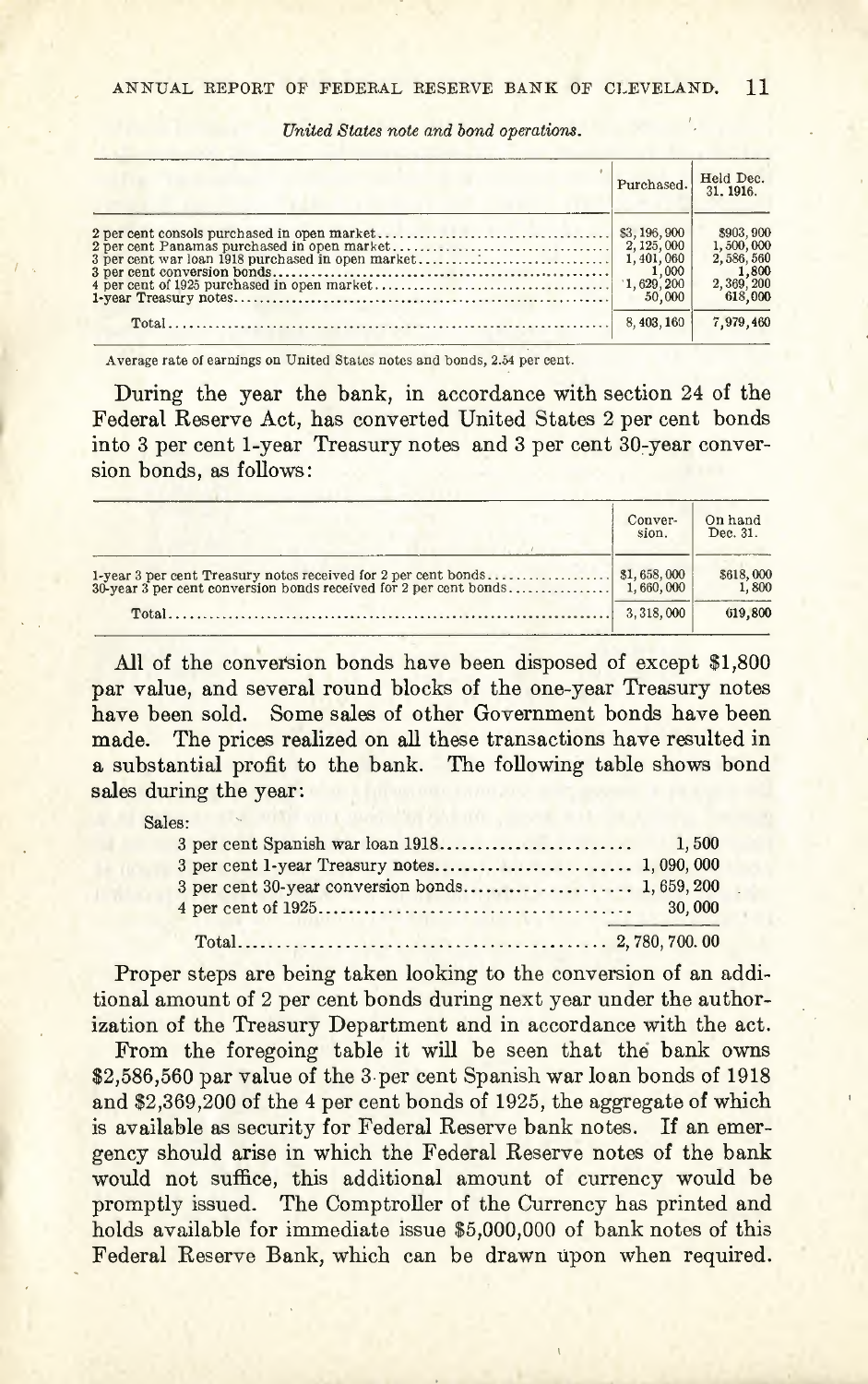**In** its operations in relation to the short-term borrowings of municipalities, as authorized under section 14 of the Federal Reserve Act, this bank has been specially helpful to member banks and to the municipalities served. There has been a constant effort on the part of the bank to standardize loans of this nature and to make them properly liquid investments, and this has been accomplished in practically every instance. The following table shows the volume of business of this nature handled, the time for which the borrowings were effected, and the average rate, as well as distribution and character of borrowings, whether State, county, city, town, or other political subdivision.

*Municipal warrants purchased.*

|                                 | 260, 028, 02     |
|---------------------------------|------------------|
|                                 | 172, 845, 36     |
|                                 | 175, 375, 35     |
|                                 | 10, 660, 237.45  |
|                                 | 2.97             |
| Classification by maturities:   |                  |
|                                 | $\Omega$         |
|                                 | 381, 633.20      |
|                                 | 2, 221, 525, 66  |
|                                 | 497, 590.02      |
| Beyond 90 days to 6 months      | 7, 559, 488, 57  |
| model in 1973 and will have all | 10, 660, 237, 45 |

The reserve position of the bank has been maintained throughout the year at a percentage without material variation. It has been the general policy of the bank, under existing conditions to maintain a reserve of 65 per cent to 70 per cent, so that the bank may be in position in case of unusual demand or stress to meet calls upon it without difficulty. The following table indicates the reserve position of the bank at the close of each month throughout the year:

*Changes in the reserve position of the bank during the year.*

|                                                                                                            | Required (35)<br>per cent).                                                                                                                                                                                                   | Carried.                                                                                                                                                                                                                          | Per cent.                                                                        | Excess.                                                                                                                                                                                                                         | Per cent.                                                                            |
|------------------------------------------------------------------------------------------------------------|-------------------------------------------------------------------------------------------------------------------------------------------------------------------------------------------------------------------------------|-----------------------------------------------------------------------------------------------------------------------------------------------------------------------------------------------------------------------------------|----------------------------------------------------------------------------------|---------------------------------------------------------------------------------------------------------------------------------------------------------------------------------------------------------------------------------|--------------------------------------------------------------------------------------|
| January<br>February<br>March<br>April<br>May<br>June<br>July<br>August<br>September<br>October<br>November | Dollars.<br>8, 820, 538, 05<br>9, 339, 164, 20<br>9, 124, 846. 70<br>9, 478, 801, 76<br>12, 138, 429. 76<br>12,960,406.41<br>13, 784, 843, 45<br>13, 953, 265. 97<br>14, 178, 013, 77<br>14, 343, 683. 51<br>17, 489, 737. 78 | Dollars.<br>22, 944, 786. 20<br>23, 545, 004. 55<br>22, 516, 944. 20<br>20, 508, 231. 20<br>24, 146, 093. 00<br>25, 220, 721.80<br>26, 252, 246.05<br>26, 678, 284. 70<br>28, 917, 345. 75<br>28, 762, 925. 75<br>37, 826, 869.30 | 91<br>88.2<br>86<br>75.7<br>69.6<br>68.1<br>66.6<br>66.9<br>71.3<br>70.1<br>75.7 | Dollars.<br>14, 124, 248, 15<br>14, 205, 840, 35<br>13, 392, 097.50<br>11, 029, 429, 44<br>12,007,663.24<br>12, 260, 315, 39<br>12, 467, 402. 60<br>12, 725, 018, 73<br>14, 739, 331.98<br>14, 419, 242, 24<br>20, 337, 131, 52 | 56.0<br>53.2<br>51.0<br>40.7<br>34.6<br>33.1<br>31.6<br>31.9<br>36.3<br>35.1<br>40.7 |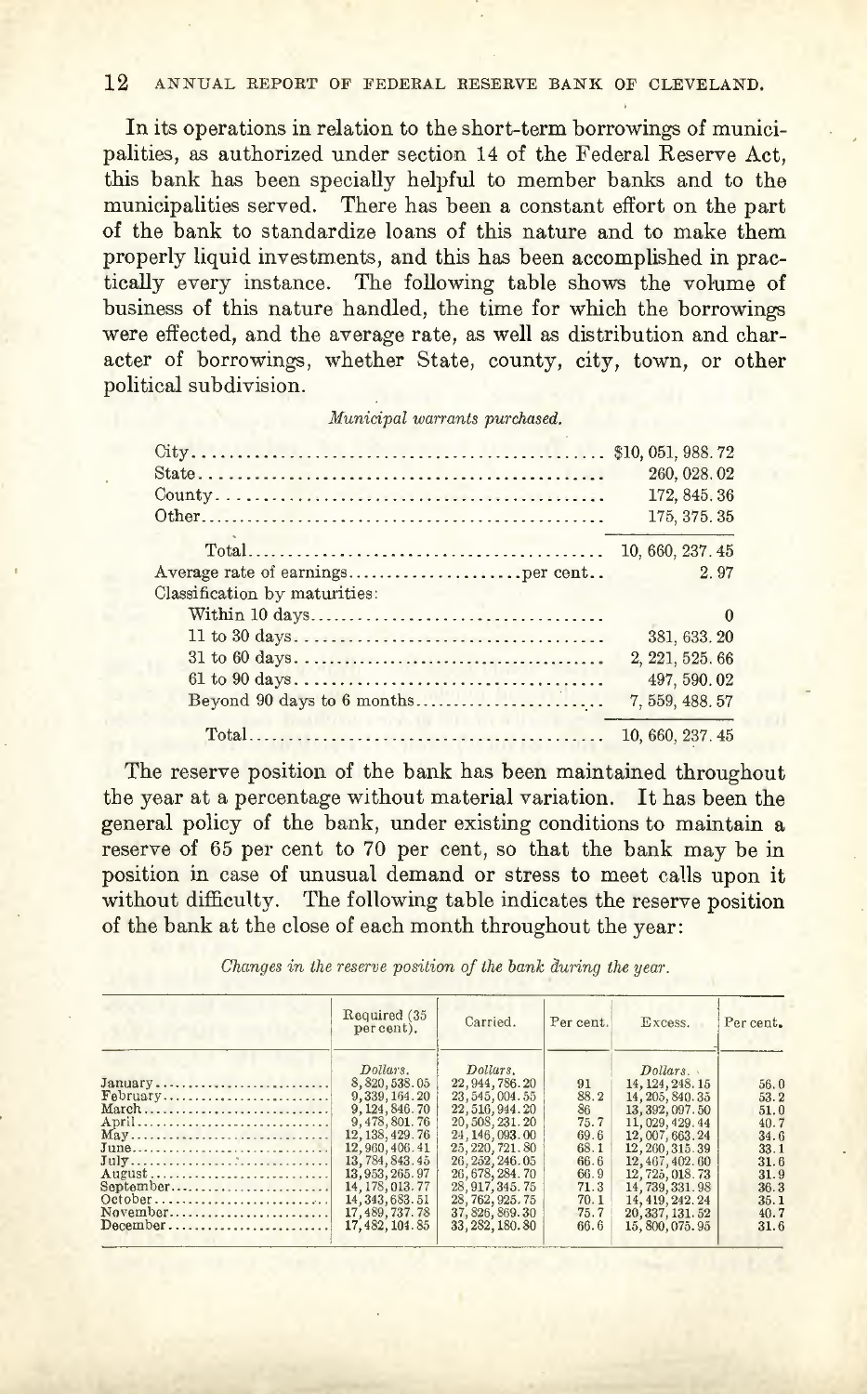Below are shown the number of member banks which have liquidated during the year, as well as the number of new national banks formed, showing the total of member banks in this district to be 753 at the close of business for 1916. There is also indicated the distribution of member banks according to gross assets.

#### *Member banks, district No.4.*

| $-$ 763              |  |
|----------------------|--|
| $\longrightarrow$ 10 |  |
| Distribution:        |  |
|                      |  |
| $-753$               |  |

*Distribution according to assets.*

|                                                                                                                                                                                         | Ken-<br>tucky.            | Ohio.                       | Pennsyl-<br>vania.          | West Vir-<br>ginia.                   | Total Nov.<br>17, 1916.            | Total Nov.<br>10, 1915.             |
|-----------------------------------------------------------------------------------------------------------------------------------------------------------------------------------------|---------------------------|-----------------------------|-----------------------------|---------------------------------------|------------------------------------|-------------------------------------|
| Under $$100,000$ assets<br>\$100,000 to \$200,000<br>\$200,000 to \$300,000<br>$$300,000$ to $$500,000$<br>\$500,000 to \$2,500,000<br>\$2,500,000 to \$20,000,000<br>Over \$20,000,000 | 10<br>12<br>16<br>24<br>5 | 31<br>41<br>52<br>197<br>46 | 13<br>28<br>71<br>146<br>35 | 0<br>$\overline{2}$<br>$\overline{2}$ | 54<br>81<br>141<br>376<br>88<br>11 | 69<br>101<br>147<br>357<br>75<br>10 |
| Total                                                                                                                                                                                   | 68                        | 373                         | 299                         | 13                                    | 753                                | 762                                 |

It has been reported to the Federal Reserve Bank that the reason for the liquidation of the eight national banks above reported which have converted into State banks was to enable them to make real estate loans to a greater extent than permitted under the nationalbank act as amended, all of the banks being located in rural communities.

There have been adjustments of the capital stock of this bank owned by member banks by increases and reductions as shown by the following statement, leaving a net capital stock of the bank at the close of business December 31, 1916, of 120,436 shares, 50 per cent of which is fully paid.

| Stock allotted member banks for quarter ending: |          |
|-------------------------------------------------|----------|
|                                                 |          |
|                                                 |          |
|                                                 |          |
|                                                 |          |
|                                                 | 256, 100 |
|                                                 |          |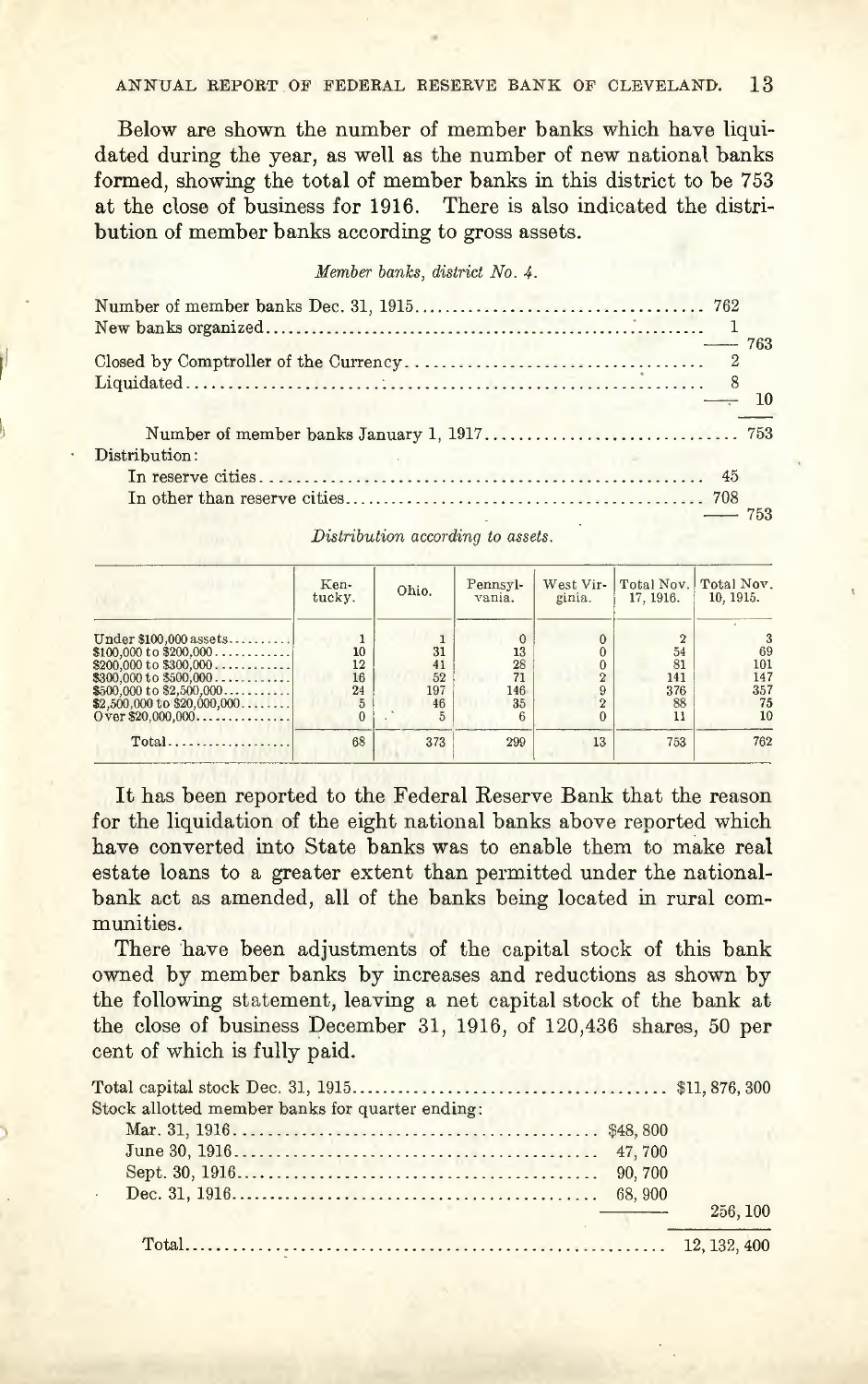| Stock surrendered, quarter ending:                                     |             |
|------------------------------------------------------------------------|-------------|
| \$31,200                                                               |             |
| 9,700                                                                  |             |
| 34,900                                                                 |             |
| 13,000                                                                 |             |
|                                                                        | \$88,800    |
|                                                                        |             |
|                                                                        | 5, 938, 150 |
| Subscriptions paid in quarter ending:                                  |             |
| \$24,350                                                               |             |
| 23,900                                                                 |             |
| 45, 350                                                                |             |
| 34, 450                                                                |             |
|                                                                        | 128,050     |
|                                                                        | 6,066,200   |
| Cash subscriptions refunded for surrender of stock, quarter<br>ending: |             |
| \$14,400                                                               |             |
| 6,050                                                                  |             |
| 13,850                                                                 |             |
| 10, 100                                                                |             |
|                                                                        | 44, 400     |
| Total paid-up capital stock Dec. 31, 1916                              | 6,021,800   |

In its dealings with the trust companies and State banks of the district this bank has maintained an attitude of willingness to give all information requested concerning any of the features of the Federal Reserve Act, and it has constantly evidenced a cordial spirit toward all such institutions which have indicated or might show an inclination to join the Federal Reserve System. One large State institution in one of the important cities of the district is a member bank, and it is understood that several large trust companies and State banks are considering membership.

There can be no question that the year 1916 has witnessed further progress in the development of cordial relations between the Federal Reserve Bank and its member banks. There are quite a few of the member banks which continue more or less evidence of disaffection, but in the main all of these instances can be traced to an unwillingness to become informed concerning the facilities the system affords, or more often to the lack of occasion for using the Federal Reserve Bank or meeting its officers. ,

A table is appended giving the number of member banks for which rediscounts have been made during the year, the number of separate pieces handled, and the range of amounts of such rediscounts.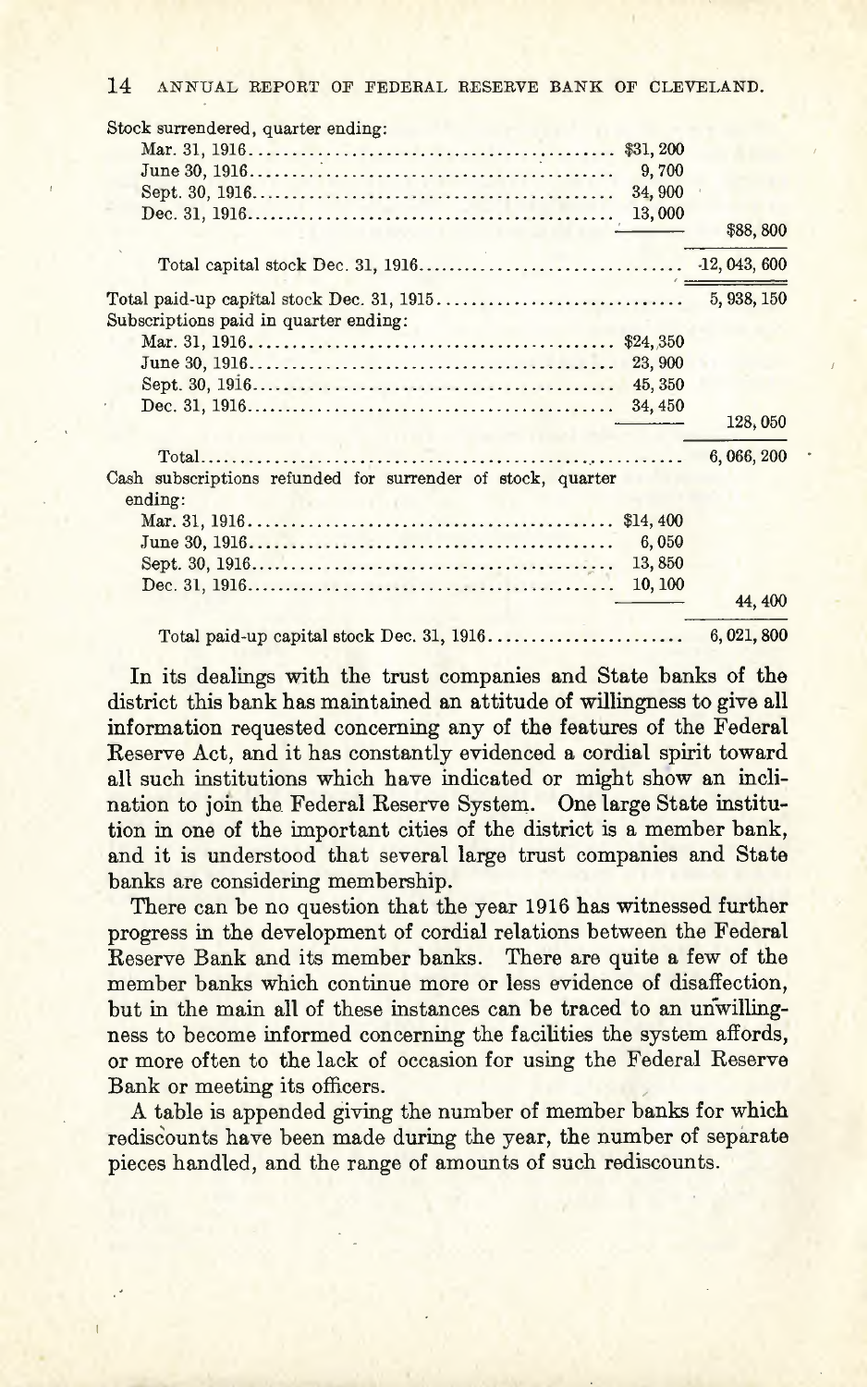| <b>Banks</b><br>accommo-<br>dated. | Applica-<br>tions<br>handled. | Number<br>of pieces. |
|------------------------------------|-------------------------------|----------------------|
| 32                                 | 60<br>152<br>26               | 231<br>1,060<br>106  |
| 50                                 | 240                           | 1,401                |

*Accommodation of member banks through discount and purchase of acceptances..*

Amount of smallest note or bill rediscounted, \$31.<br>Amount of largest note or bill rediscounted, \$100,000

 $\overline{ }$ 

Thirteen meetings of the board of directors have been held during 1916, with an average attendance of seven. Twenty-five meetings of the executive committee were held. The executive committee always includes a quorum of members located in Cleveland, in order to facilitate prompt action on rediscounts. The other members of the committee alternate every 60 days.

Mr. John Stambaugh, treasurer of the Brier Hill Steel Co., Youngstown, Ohio, succeeded Mr. A. B. Patrick, of Salyersville, Ky., as a class B director on January 1, 1916. Otherwise the personnel of the board has remained the same as in 1915.

Mr. W. S. Rowe, president of the First National Bank of Cincinnati and class A director of this bank, was reelected for 1916 a member of the Federal Advisory Council, and serves on the executive committee of the council.

At the beginning of the year no marked changes were made in the internal organization of the bank, although owing to the resignation of the then acting assistant cashier, the auditor, Mr. M. J. Fleming, was made assistant cashier, the assistant auditor, Mr. W. F. Taylor, was made auditor; and Mr. L. W. Manning, who had been a member of the staff since the organization of the bank, was appointed assistant secretary. During the first half of the year only minor adjustments of duties were made. Since the inauguration of the collection system, it has been necessary to double the force of employees, and a number of changes in organization in the accounting and transit departments have been made, as a result of experiments with the aim of producing the best possible results. On July 1, the chief teller, who had served since the organization of the bank, resigned, to accept the position of secretary and cashier of a newly organized State bank in Akron, Ohio, and his place was filled by the appointment of the assistant teller, Mr. C. L. Bickford.

In all, 7 employees who were on the roll January 1, 1916, have since left, and there are 42 emlpoyees on the roll who were not in the employ of the bank on that date. The total roll of officers and employees is 65, including the department of the Federal Reserve Agent.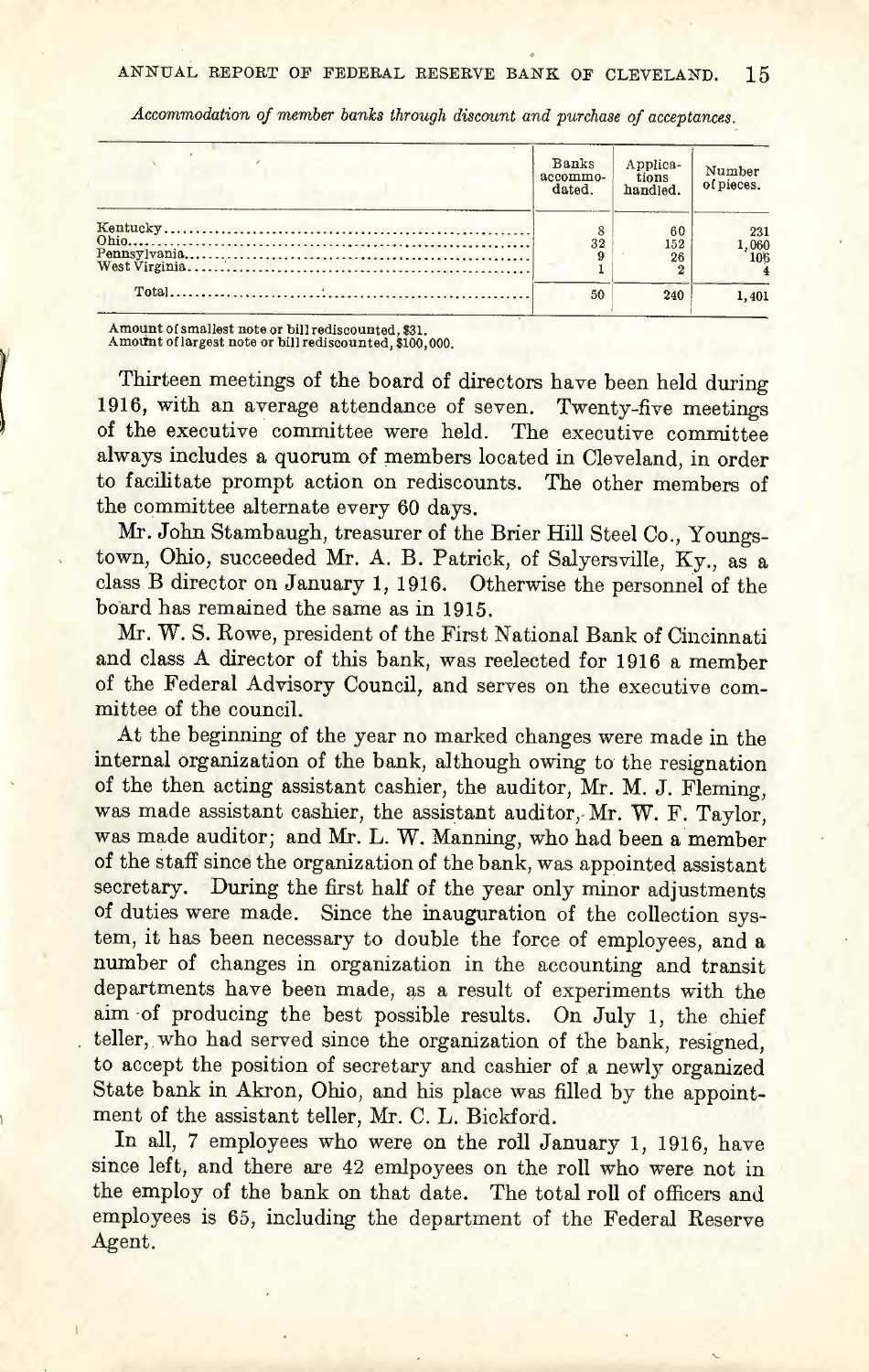Conforming to the procedure suggested by the' Federal Reserve Board to be adopted by banks where the Deputy Federal Reserve Agent is not active, the secretary of the Federal Reserve Agent, Mr. Horace G. Davis, was appointed assistant to the Federal Reserve Agent,

The executive and accounting offices of the bank have been located on the second floor of the Williamson Building, on one of the principal corners of Cleveland. The tellers' department surrounds the large armor-plate vault in the basement of the same building, and the transit department occupies a room which adjoins the fourth floor. This arrangement has proved satisfactory in respect to the transit department, but has been more or less unsatisfactory otherwise. The directors have therefore leased the corner room on the street floor of the same building; which has been used until recently as temporary quarters of the Union National Bank. This location is being prepared for our occupancy about the middle of January. These new offices, while not elaborate, are a more dignified and appropriate housing of the institution, and will permit of greater efficiency in conducting the bank's business, beside being more convenient for the member banks.

Two examinations of the bank were made during the year by the Federal Reserve Board examiner and his staff. Complete copies of the reports of both examinations were filed with the bank, and examined and initialed by each member of the board of directors. These examinations included an audit of the funds and accounts of the Federal Reserve Agent. The Federal Reserve Agent's funds are also audited periodically by a special examiner of the Federal Reserve Board.

On January 1, 1916, the Federal Reserve Bank of Cleveland became a Government depository, having been authorized by the Secretary of the Treasury to receive funds for the customs office and the collector of internal revenue. The balances at the close of each month in this account of the Government are shown in the following table:

#### *Government deposits.*

| January 3    |              |                       |              |
|--------------|--------------|-----------------------|--------------|
| $January 31$ | 435, 178, 31 |                       |              |
| February     |              |                       |              |
| March        |              |                       |              |
| April        |              |                       |              |
| May          |              | $908.899.28$ December | 974, 809, 73 |
|              |              |                       |              |

By the opening of this account, and also by our dealings in Government bonds through purchases, sales and conversions (April, July, and October) active relations with the United States Treasury have been established.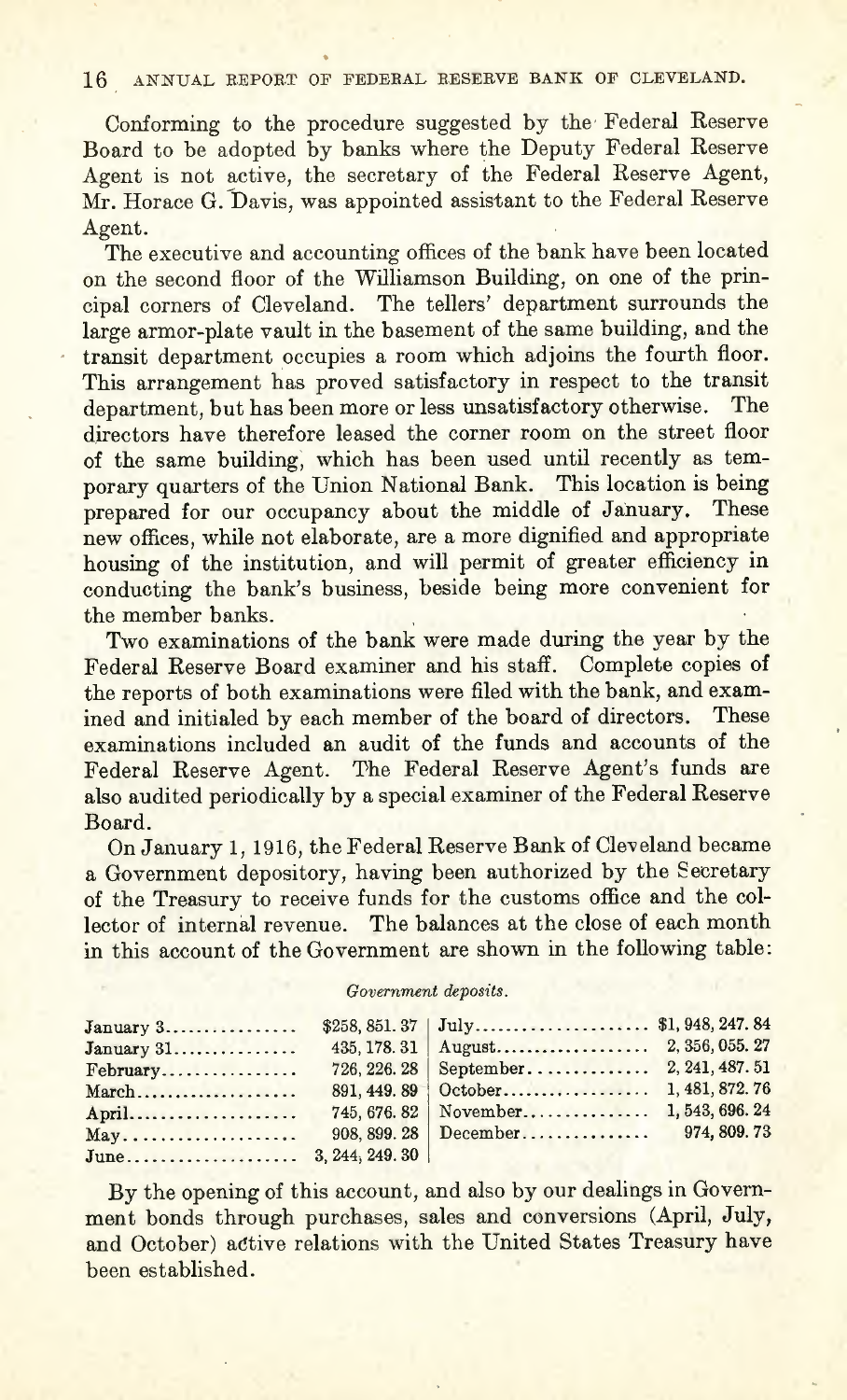The cordial spirit of cooperation between the officers of this bank and the chief national bank examiner of the district continues. By direction of the Comptroller of the Currency, the chief examiner held two conferences of his examiners in Cleveland during the year. The governor and chairman of the bank were present during part of the deliberations on each occasion, by invitation of the chief examiner.

At the close of 1915 there were outstanding approximately \$11,000,000 of Federal Reserve notes of this bank. The policy during 1916 has been to maintain this amount, except during a period when there appeared to be no pressing demand, and notes were being redeemed rather freely through the Treasury Department. We were able during December to accommodate member banks requesting new currency, by issuing in that month \$2,700,000 of Federal Reserve notes.

The deposit in the Federal Reserve Bank of gold certificates of the \$10 and \$20 denominations, the retirement of emergency and national bank currency of these denominations, and the increased demand for such notes for pay-roll necessities have all tended to a shortage of currency, and it has been the policy of the bank, where practicable, to issue its Federal Reserve notes to meet the needs of the district in this respect.

The following table shows the present status of the Federal Reserve Agent's account for notes issued:

| Cover of notes issued.                            |                  |
|---------------------------------------------------|------------------|
|                                                   |                  |
| United States Treasury gold order certificates    | 8,350,000,00     |
|                                                   | 10, 220, 000, 00 |
| Gold redemption fund with United States Treasurer | 612, 305, 00     |
|                                                   |                  |
|                                                   |                  |

Below are given the denominations of all Federal Reserve notes issued and destroyed up to the close of 1916, and outstanding on that date:

*Denominations of Federal Reserve notes issued, destroyed, and outstanding.*

| Denominations. | Issued.                                                     | Destroved.                                                | Outstand-<br>ing.                                            |
|----------------|-------------------------------------------------------------|-----------------------------------------------------------|--------------------------------------------------------------|
|                | \$3,600,000<br>3.840,000<br>5.440.000<br>950,000<br>730,000 | \$1,226,960<br>1,280,965<br>1,108,620<br>66,750<br>44.400 | \$2,373,040<br>2,559,035<br>4,331,380<br>883, 250<br>685,600 |
|                | 14,560,000                                                  | 13.727.695                                                | 10,832,305                                                   |
|                |                                                             |                                                           | \$120,000<br>1,380,000<br>2.227.695                          |

3,727,695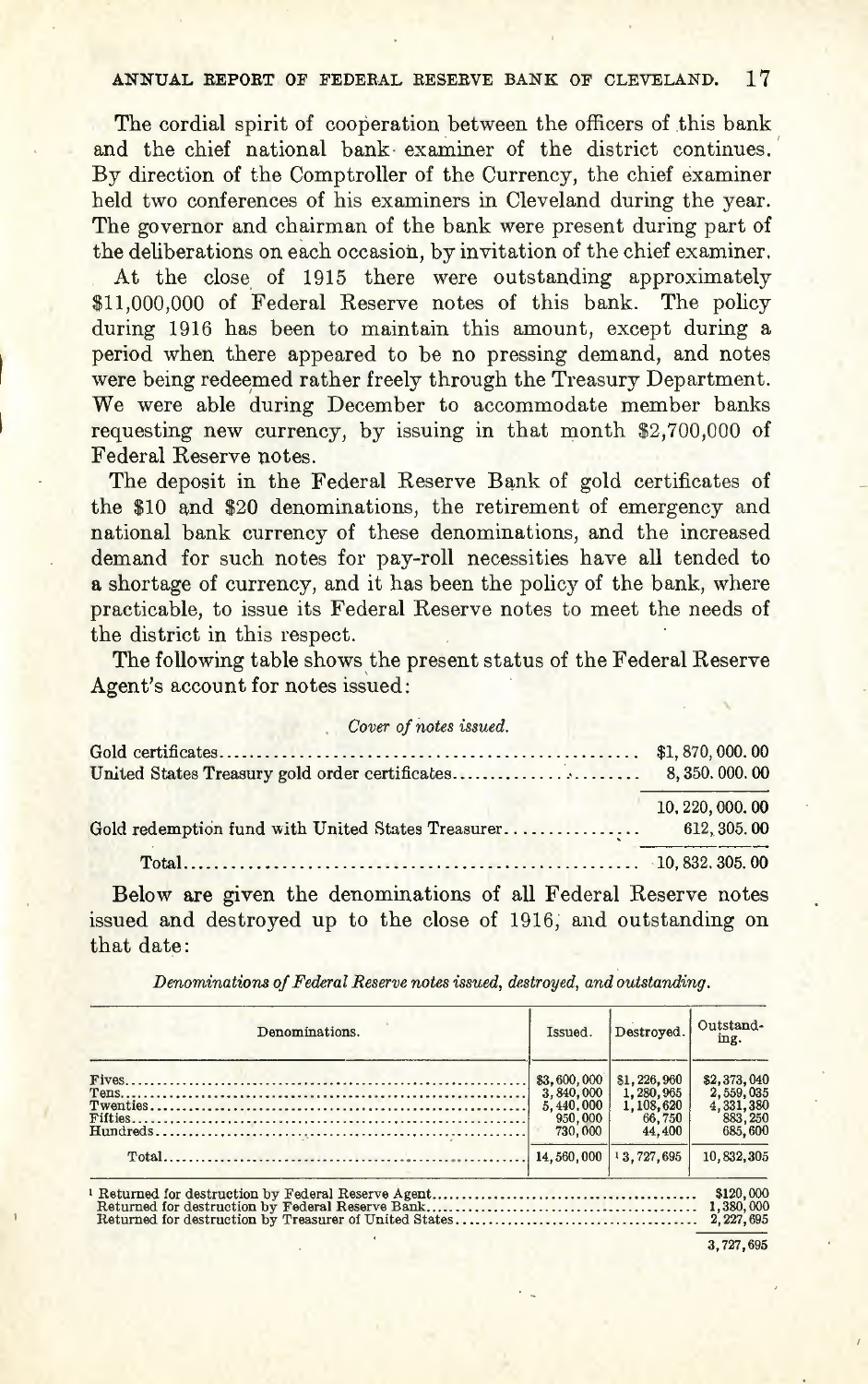The following statement shows the inter-district movements of Federal Reserve notes during the year.

#### FEDERAL RESERVE NOTES RECEIVED AND RETURNED.

*Amounts of Federal Reserve notes of the several denominations received from other Federal Reserve Banks for redemption or credit and returned to other Federal Reserve Banks for redemption or credit by the Federal Reserve Bank of Cleveland for the period Jan.* 1, *to Dec.* 31,1916.

|                                                                                                                                              | Fives.                                                                                                 |                                                                                                          |                                                                                                            | Tens.                                                                                                  | Twenties.                                                                                                       |                                                                                                               |
|----------------------------------------------------------------------------------------------------------------------------------------------|--------------------------------------------------------------------------------------------------------|----------------------------------------------------------------------------------------------------------|------------------------------------------------------------------------------------------------------------|--------------------------------------------------------------------------------------------------------|-----------------------------------------------------------------------------------------------------------------|---------------------------------------------------------------------------------------------------------------|
| Exchanged with Federal<br>Reserve Bank of-                                                                                                   | Received<br>from.                                                                                      | Returned<br>t.o.                                                                                         | Received<br>from.                                                                                          | Returned<br>to.                                                                                        | Received<br>from.                                                                                               | Returned<br>to.                                                                                               |
| Boston<br>New York<br>Philadelphia<br>Richmond<br>Atlanta<br>Chicago<br>St. Louis<br>Minneapolis<br>Kansas City<br>Dallas<br>San Francisco   | \$34,590<br>157,000<br>34,050<br>5,830<br>4,345<br>142,000<br>12,125<br>7,805<br>590<br>1,240<br>2,130 | \$3,750<br>109, 250<br>12,480<br>10,250<br>6,705<br>8,720<br>7,205<br>14,170<br>11,680<br>5,100<br>3,090 | \$51,220<br>256,830<br>64,120<br>10,260<br>9,930<br>204,500<br>19,710<br>11,540<br>2,770<br>3,220<br>5,240 | \$5,760<br>116,070<br>21,440<br>15,970<br>9,150<br>1,270<br>4.600<br>11,910<br>9,610<br>8,620<br>2,230 | \$49,040<br>350,880<br>88,260<br>18,080<br>22,680<br>192,000<br>26,300<br>12,540<br>4,640<br>5.400<br>8,080     | \$560<br>56,140<br>10,500<br>19,420<br>8,140<br>4,800<br>2,980<br>6,500<br>4,280<br>8,660<br>2,280            |
| $Total$                                                                                                                                      | 401,705                                                                                                | 192,400                                                                                                  | 639, 340                                                                                                   | 206,630                                                                                                | 777,900                                                                                                         | 124,260                                                                                                       |
|                                                                                                                                              | Fifties.                                                                                               |                                                                                                          | One hundreds.                                                                                              |                                                                                                        | Total.                                                                                                          |                                                                                                               |
| Exchanged with Federal<br>Reserve Bank of-                                                                                                   | Received<br>from.                                                                                      | Returned<br>to.                                                                                          | Received<br>from.                                                                                          | Returned<br>to.                                                                                        | Received<br>from.                                                                                               | Returned<br>to.                                                                                               |
| $Boston$<br>New York<br>Philadelphia<br>Richmond<br>Atlanta<br>Chicago<br>St. Louis<br>Minneapolis<br>Kansas City<br>Dallas<br>San Francisco | \$8,950<br>82,550<br>20,750<br>1,850<br>6,450<br>19,900<br>11,900<br>950<br>800<br>1.350<br>3,700      | 8950<br>6,200<br>9,100<br>1,000<br>1,700<br>450<br>150<br>1,250<br>1,400<br>800                          | \$6,200<br>65,600<br>14,100<br>2,600<br>5.400<br>13,600<br>5,900<br>1,100<br>200<br>500<br>4,000           | \$2,800<br>12,100<br>2,600<br>1,900<br>700<br>400<br>500<br>3,200                                      | \$150,000<br>912,860<br>221,280<br>38,620<br>48,805<br>572,000<br>75,935<br>33,935<br>9,000<br>11,710<br>23,150 | \$13,820<br>299,760<br>44,420<br>57,340<br>26,895<br>17,190<br>15,235<br>33,130<br>26,820<br>24,280<br>11,600 |
| $Total$                                                                                                                                      | 159, 150                                                                                               | 23,000                                                                                                   | 119,200                                                                                                    | 24,200                                                                                                 | 2,097,295                                                                                                       | 570,490                                                                                                       |
|                                                                                                                                              |                                                                                                        |                                                                                                          |                                                                                                            |                                                                                                        |                                                                                                                 |                                                                                                               |

The following statistics concerning the cost of Federal Reserve notes are given:

*Cost of Federal Reserve notes.*

| Fives.    | Tens.                | Twenties. | Fifties.  | H <sub>u</sub> n-<br>dreds. | Cost.                        |
|-----------|----------------------|-----------|-----------|-----------------------------|------------------------------|
| \$120,000 | \$40,000<br>$40,000$ |           |           |                             | \$324.88<br>123.63<br>316.56 |
|           |                      |           |           |                             |                              |
|           |                      |           |           |                             |                              |
|           | 440,000              | 720,000   | \$200,000 | \$200,000                   | 2.676.58                     |
|           |                      |           |           |                             | 3.649.94                     |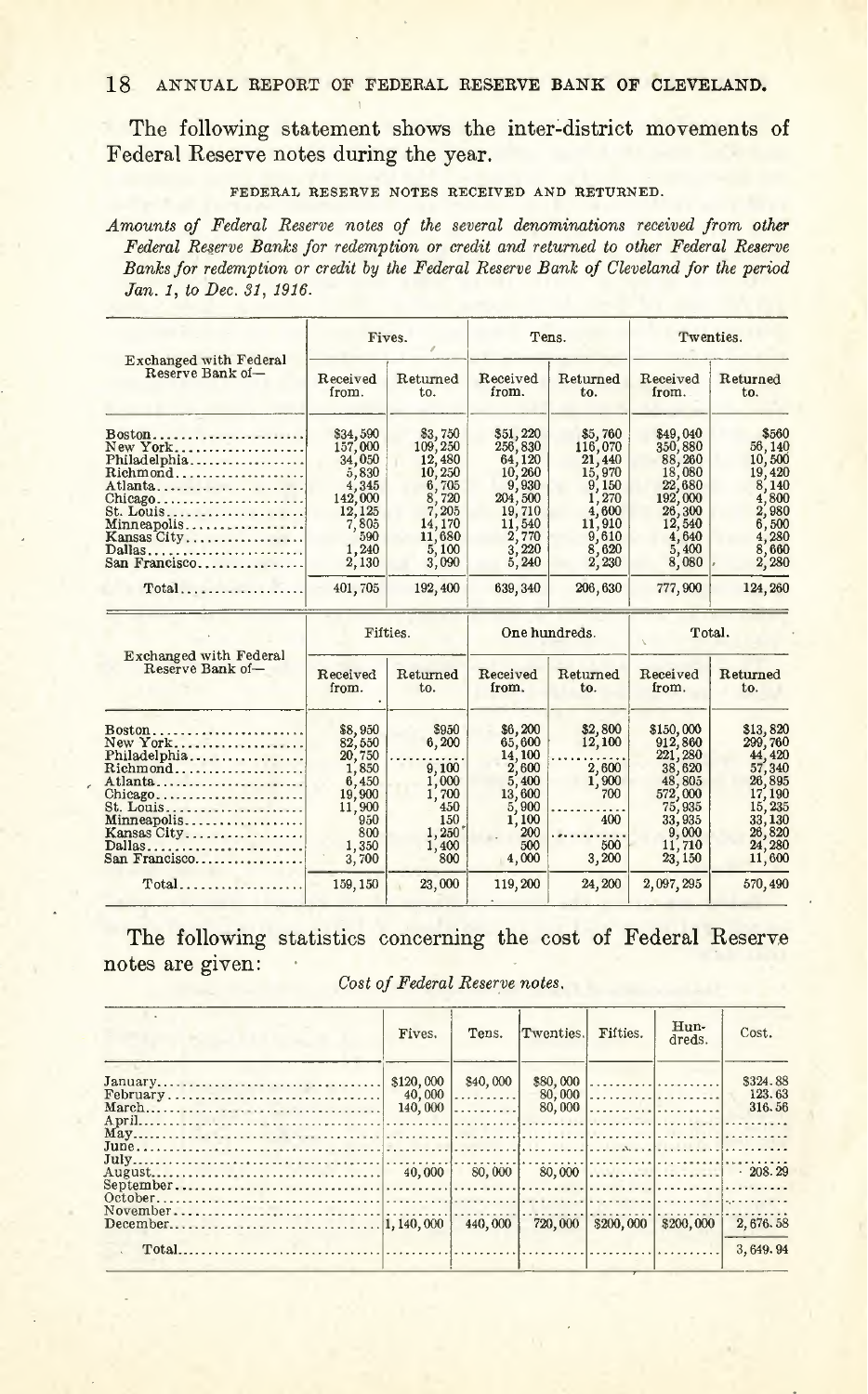The banks in the cities of Cincinnati and Pittsburgh have maintained substantial excess deposits in the Federal Reserve Bank since the inauguration of the collection system, by reason of their agreement that all checks upon them should be charged immediately to their accounts.

Since the amendment of September 7 permitting a portion of vault reserve of member banks to be carried in the Federal Reserve Bank, an additional amount of excess deposits has been transferred to the Federal Reserve Bank.

The following table shows the monthly averages of member bank deposits and overdrafts.

|                                                                | Deposits.                                                                                                                              | Over-<br>drafts.                                |                                                                                       | Deposits.                                                                                                              | Over-<br>drafts.                                               |
|----------------------------------------------------------------|----------------------------------------------------------------------------------------------------------------------------------------|-------------------------------------------------|---------------------------------------------------------------------------------------|------------------------------------------------------------------------------------------------------------------------|----------------------------------------------------------------|
| January<br>$February$<br>March<br>April<br>May<br>June<br>July | \$25, 895, 145. 21<br>26, 774, 042, 88<br>25,830,421,38<br>27,520,077.65<br>$34, 598, 527.42$<br>$36, 552, 713.60$<br>38, 504, 879, 57 | .<br>\$5,443.52<br>27,415.10<br>.<br>3, 282, 87 | $August$<br>$September \ldots$<br>October<br>November<br>December<br>Average for year | \$39, 381, 867. 74<br>41, 198, 406, 77<br>42, 534, 853, 12<br>53, 747, 310, 14<br>54, 586, 226, 61<br>37, 260, 372, 67 | \$4,372.74<br>51, 790. 76<br>828.87<br>.<br>228.22<br>7,780.17 |

The bank has been almost free of overdrafts, and such as have existed, being due to remittances through the collection system, have been promptly liquidated and the reserve balances restored.

Since the organization on July 15 of the collection system, weekly reports of net deposits of member banks have been required and with very few exceptions have been regularly furnished.

The copies of called statements of condition of member banks, as requested by the Comptroller of the Currency, have been promptly received, and recently a duplicate copy of the reports of examination by the national bank examiner has been supplied by the chief national bank examiner of the district for the confidential use of the Governor and the Federal Reserve Agent. These reports are carefully examined when received, and in this manner the officers of the bank have kept in close touch with the condition of the various member banks.

There have been two failures of member banks during the year, and from reports received three State banks have been obliged to close their doors. The national banks which have been placed in receivers' hands failed by reason of mismanagement and bad loans.

At the close of business for the year 1916 the Federal Reserve Bank of Cleveland had no past due paper upon its books, and had not suffered any loss whatever by reason of charging oft doubtful or worthless assets, The loans maturing September 28, 1916, and October 1, 1916, to the city of Toledo, Ohio, upon pledge of current revenues were not paid when due. Under a decision of the supreme court of Ohio the city officials of Toledo had felt obliged to make full payment of the city's sinking-fund assessments, and by so doing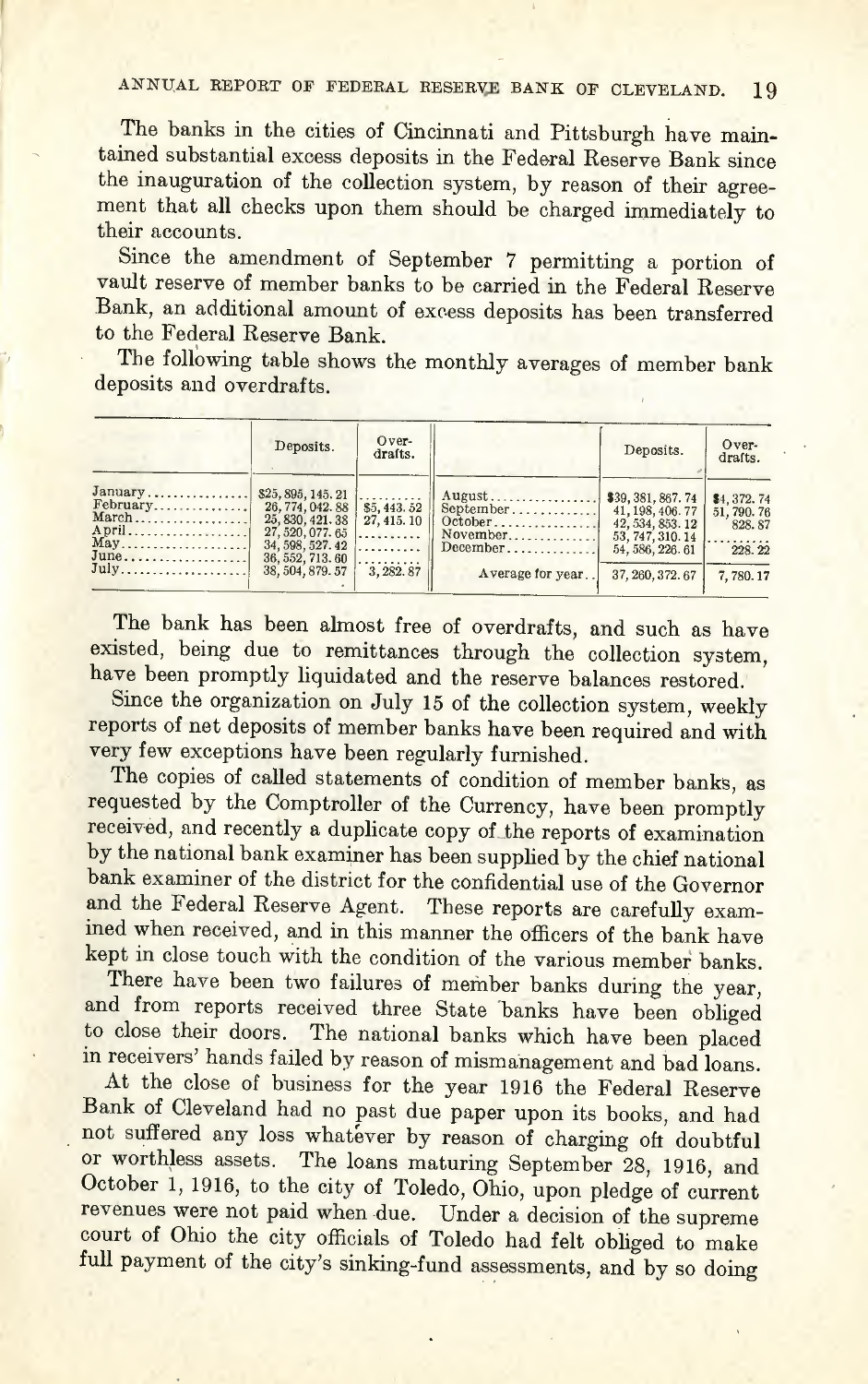depleted the funds on hand from current revenues to such extent that payment of the floating indebtedness could not be made. After conference, it was agreed to extend the time of payment of the warrants held by this bank pending sale of deficiency bonds then in process of being issued. This deficiency bond issue ·has since been sold, and payment of the entire amount due the bank, with interest, is now being arranged. '

Prior to July 15, 1916, when the general plan of clearings went into effect, this bank had in operation a voluntary clearing system in which 116 of our member banks participated. This system was of course discontinued on the above date. Coincident with the inauguration of the present plan of clearing, the Federal Reserve Bank became a special member of the Cleveland Clearing House Association, with clearing privileges and responsibilities only. The figures appended show the progress made in collecting checks. The list of State banks agreeing to remit at par is growing. The number of items and volume represented are also increasing.

|  | Clearings to July 15, 1916. |  |  |  |  |
|--|-----------------------------|--|--|--|--|
|--|-----------------------------|--|--|--|--|

|                                                                     |                                                                                                        | Daily average.                                              |                                                                                         |
|---------------------------------------------------------------------|--------------------------------------------------------------------------------------------------------|-------------------------------------------------------------|-----------------------------------------------------------------------------------------|
| Number of<br>items.                                                 | Amount.                                                                                                | Number of<br>items.                                         | Amount.                                                                                 |
| 52, 454<br>44,364<br>51,916<br>45,778<br>55.549<br>71,084<br>26.662 | \$19,926,000<br>16, 554, 000<br>24,803,600<br>28,887,000<br>50,416,100<br>56, 306, 300<br>25, 911, 600 | 2.017<br>1,848<br>1,922<br>1,831<br>2,134<br>2,734<br>2,051 | \$766,361<br>689,750<br>918,651<br>1, 155, 480<br>1,939,080<br>2, 165, 627<br>1,916,300 |

#### *Clearing8 after July* 15, 1916.

|  | Number of<br>items.                                              |                                                                                                   | Daily average.                                            |                                                                              |  |
|--|------------------------------------------------------------------|---------------------------------------------------------------------------------------------------|-----------------------------------------------------------|------------------------------------------------------------------------------|--|
|  |                                                                  | Amount.                                                                                           | Number of<br>items.                                       | Amount.                                                                      |  |
|  | 118,924<br>286,668<br>354, 174<br>397,818<br>392, 587<br>445.951 | \$54,310,350<br>120, 685, 287<br>163, 662, 697<br>189, 574, 370<br>219, 220, 650<br>209, 933, 421 | 9,148<br>10.618<br>14, 167<br>15, 193<br>15,704<br>17,838 | \$4,177,720<br>4,469,825<br>6,546,508<br>7,582,975<br>8,768,826<br>8,397,337 |  |

NOTE.-Number of State banks in collection system December 30, 496.

Through the gold settlement fund at Washington we have been able to accept from our member banks, for credit, exchange on any of the Federal Reserve cities. Our member banks are able to replenish their reserves with us through deposits by their correspondents for our credit in the other Federal Reserve Banks, while we agree to furnish exchange for excess balances. The demand from our member banks for this service has been only nominal.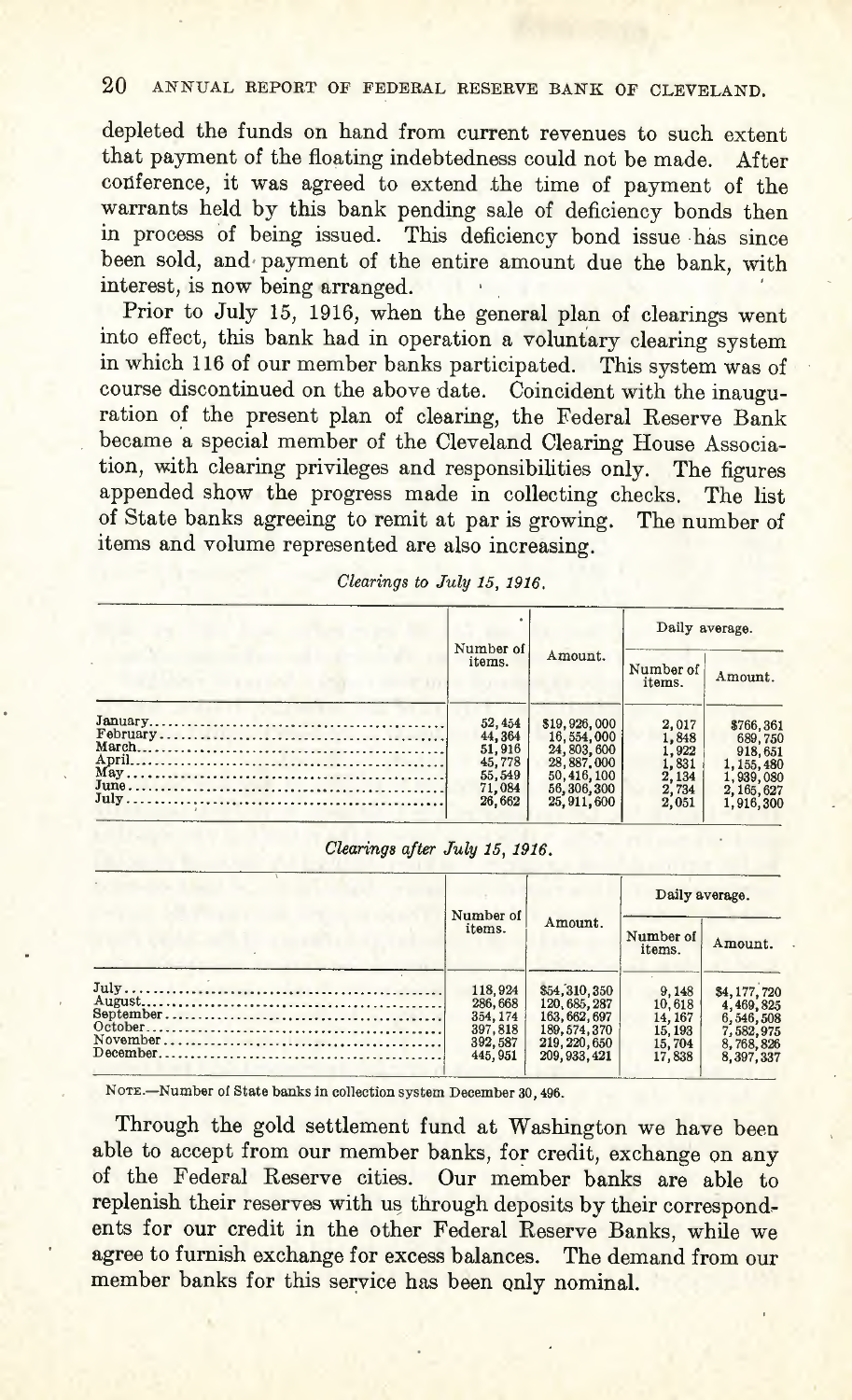The establishment of the gold settlement fund has without doubt contributed to equalizing exchange conditions, and a constant scarcity of eastern exchange which existed in several centers of this district before the fund was available has now disappeared altogether. The following table shows the monthly aggregates of operations of this bank through the gold settlement fund for the year:

~ . *Monthly totals of debits and credits to the Federal Reserve Bank of Cleveland in the gold settlement fund.*

|                                                          | Debits.                                                                                       | Credits.                                                                                     |                                                                     | Debits.                                                                                   | Credits.                                                                                      |
|----------------------------------------------------------|-----------------------------------------------------------------------------------------------|----------------------------------------------------------------------------------------------|---------------------------------------------------------------------|-------------------------------------------------------------------------------------------|-----------------------------------------------------------------------------------------------|
| January<br>$February$<br>$March$<br>April<br>May<br>June | \$4,868,000<br>4, 163, 000<br>8,290,000<br>6,440,000<br>8,418,000<br>11,904,000<br>12,714,000 | \$5,356,000<br>4,346,000<br>6,366,000<br>4,367,000<br>11,919,000<br>12,030,000<br>13,822,000 | August<br>September<br>$October$<br>November<br>December<br>$Total$ | \$32, 241, 000<br>41,021,000<br>50,245,000<br>57, 217, 000<br>70,908,000<br>308, 429, 000 | \$30,773,000<br>43, 219, 000<br>49, 017, 000<br>65, 162, 000<br>67, 963, 000<br>314, 340, 000 |

~:l:~: g:~:::~:~ ~~: mt:::::::::::::::::::::::: .:'::; ::::::::::::::::::::::::::::::::::: sU:~;::

The following is a comparative schedule of the borrowings of member banks in this district, at the dates of reports:

|                                                                                                                                                             | <b>Bills</b><br>payable. | Redis-<br>counts.               | Total Nov.<br>17, 1916.             | Total Nov.<br>10, 1915.              |
|-------------------------------------------------------------------------------------------------------------------------------------------------------------|--------------------------|---------------------------------|-------------------------------------|--------------------------------------|
| With banks outside of district<br>With other banks in district                                                                                              | \$752,000<br>1, 203, 927 | \$251,472<br>443,879<br>274,853 | \$1,003,472<br>1,647,806<br>274,853 | \$1,347,520<br>2,824,540<br>540, 161 |
|                                                                                                                                                             | 1.955.927                | 970, 204                        | 2.926.131                           | 4,712,221                            |
| Per cent with Federal Reserve Bank.<br>Per cent of rediscounts in district with Federal Reserve<br>Per cent of rediscounts in district with Federal Reserve |                          | 28.3<br>38.2<br>45.6            | 9.3                                 | 11.5                                 |

Information relative to applications for fiduciary powers granted under the provisions of section 11-k of the act, in accordance with the regulations of the Federal Reserve Board, is shown in the following exhibit:

| Powers granted.                                                                                                          | Ohio.             | Pennsyl-<br>vania. | Ken-<br>tucky. | West<br>Virginia. | Total. | Total<br>granted<br>since or-<br>ganization. |
|--------------------------------------------------------------------------------------------------------------------------|-------------------|--------------------|----------------|-------------------|--------|----------------------------------------------|
| Trustee and registrar of stocks and bonds<br>Trustee, executor, administrator, and reg-                                  |                   |                    |                |                   |        |                                              |
|                                                                                                                          | 5                 |                    |                |                   |        | 21                                           |
| Registrar of stocks and bonds<br>Trustee and registrar of stocks and bonds<br>For executor, administrator, and registrar | $\mathbf{1}$<br>3 | 1                  |                |                   |        |                                              |
|                                                                                                                          |                   |                    |                |                   |        |                                              |